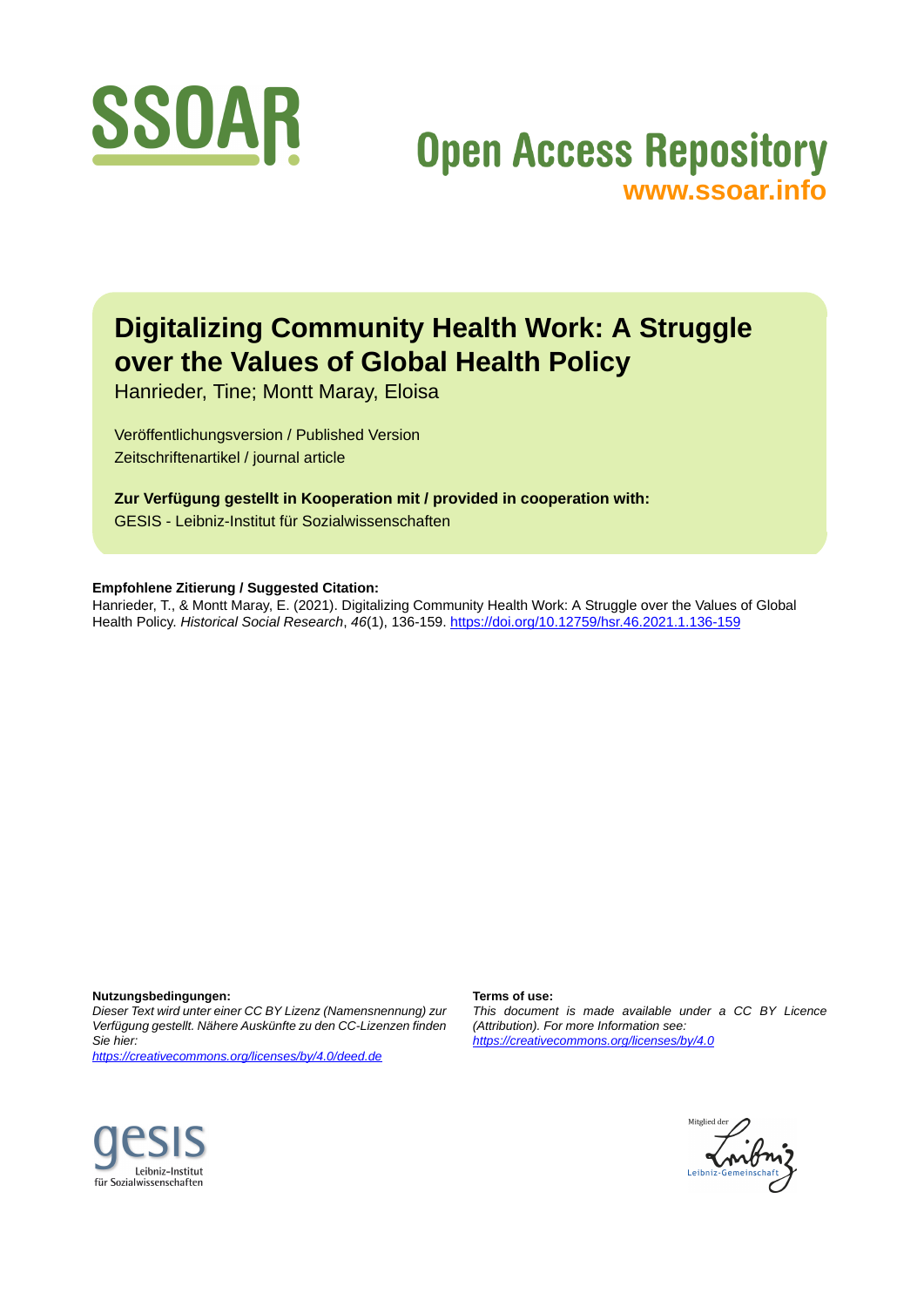# Digitalizing Community Health Work: A Struggle over the Values of Global Health Policy

*Tine Hanrieder & Eloisa Montt Maray*

**Abstract**: *»Die Digitalisierung der community health worker: ein Streit über die Werte der Weltgesundheitspolitik«*. The introduction of digital technology has sparked new debates about the value of community health workers in lowand middle-income countries. This debate offers important insights into the conventions that are relevant in global public health. Community health workers, a workforce that was already celebrated during the 1970s Primary Health Care movement, are having a remarkable revival in recent years, and myriad actors seek to boost their impact through mobile devices. Our content analysis of the public health literature evaluating this impact reveals the centrality of attempts at reconciling equity and cost effectiveness concerns, and thus considerable normative tensions. Additionally, we find that discussions about "domestic" values such as privacy and gender roles come with a paternalistic undertone, calling for feminist and postcolonial engagement with the digitalization of community health work.

**Keywords:** Global health, primary health care, community health worker, digitalization, feminism, orders of worth, economics of convention, mobile health.

#### 1. Introduction

Community health workers (CHWs) – simply trained health staff providing outreach services such as health education and home visits, and occasionally simple medical interventions – are back on top of the global health agenda. CHWs used to be identified with the short revolutionary period of the 1970s' Primary Health Care movement in global health, when they served as the iconic figure of the health development agenda (Medcalf and Nunes 2018). During the neoliberal 1980s and 1990s, CHW models lost support and faded into the background (Perry et al. 2014). Yet today, a broad coalition of states,

Eloisa Montt Maray, Charité – Universitätsmedizin Berlin, Institute of Tropical Medicine and International Health, Augustenburger Platz 1, 13353 Berlin, Germany; eloisamontt@gmail.com.

> Historical Social Research 46 (2021) 1, 136-159 │ published by GESIS DOI: 10.12759/hsr.46.2021.1.136-159

Tine Hanrieder, WZB Berlin Social Science Center, Reichpietschufer 50, 10785 Berlin, Germany and London School of Economics and Political Science (LSE), Houghton Street, London WC2A 2AE, United Kingdom; tine.hanrieder@wzb.eu.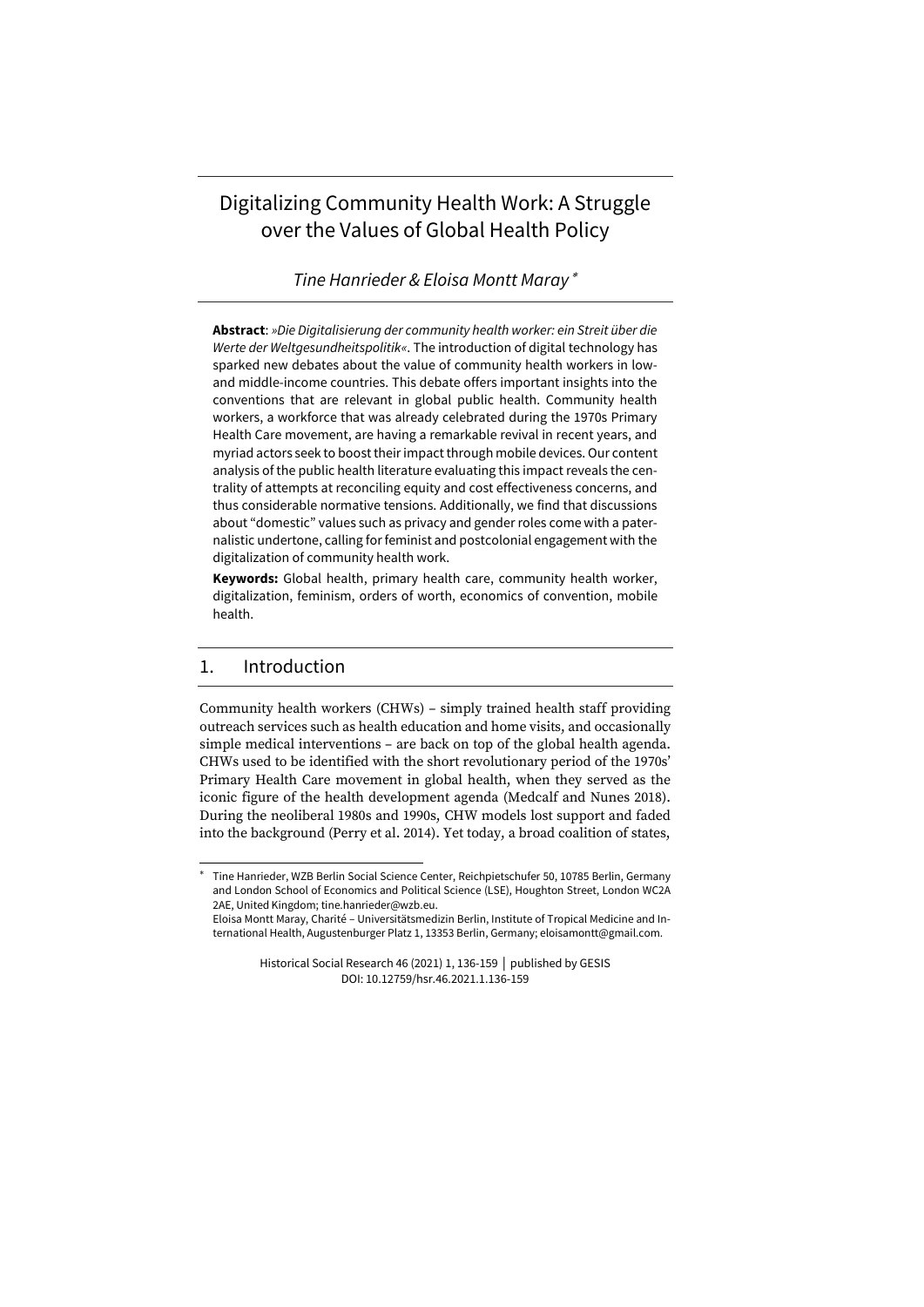non-governmental and philanthropic organizations, and multilateral organizations promote the CHW model as a means to close health care gaps, especially in poor countries. High profile initiatives such as the One Million Community Health Workers Campaign (launched at the 2013 World Economic Forum) and renewed guidelines and support by the World Health Organization (WHO; 2018) contribute to the endeavor to increase health coverage and improve health outcomes with the help of non-professional health workers. This trend is accompanied by ever more academic investment in testing and evaluating different CHW interventions in areas including malaria prevention, breastfeeding promotion, or essential newborn care (Gilmore and McAuliffe 2013), and experimentation with mobile technology and digital devices, which shall both support CHW activities and feed directly into their evaluation (Cheney 2018).

This revival calls into question standard narratives of global health as the continuous spread of curative "biomedicine" (Packard 2016). Quite the contrary, the CHW "boom" (Kangovi and Asch 2018) illustrates the plurality of values and aspirations attached to global health policies (Hanrieder 2016; Lakoff 2010). CHWs are heralded as promoters of health equity, guarantors of health security, and as cost effective interventions in resource poor settings all at the same time. Thus, their global health worth is established through values which range from equity and social justice to economic development and efficient planning.

In this contribution, we tackle this pluralism and analyze the construction of CHWs from an economics of convention (EC) approach. We explore how actors in the field, through their evaluation of CHW programs in various parts of the globe, try out diverse conventions, i.e., logics of coordination and evaluation as "hypotheses" (Diaz-Bone and Salais 2011) about the worth and relevance of CHWs, and thus about the purpose of global health more generally. Our analysis centers on evaluations of mobile technologies in the CHW field, since the novelty of these technologies has set free intensive debates and justificatory efforts, and can thus serve as a "reality test" (Boltanski and Thévenot 1999) that explicates the moral grammar of the CHW field.

An EC approach to global health can account for the complex and contested nature of the field (McInnes et al. 2014). It furthermore answers the call to bring insights from cultural and relational sociology to bear on the sociology of health and medicine (Beckfield et al. 2013). Reconstructing evaluations of CHWs through the lens of EC helps us understand the confluence and constant renegotiation of different "orders of worth" (Boltanski and Thévenot 2006) in global health (Hanrieder 2016; see Alenda-Demoutiez and Boidin 2019), and thereby serves as a counterpoint to grand narratives of "medicalization" or "securitization" (Elbe 2010), or the triumph of "economism" (Lee 2009, 111) in global health.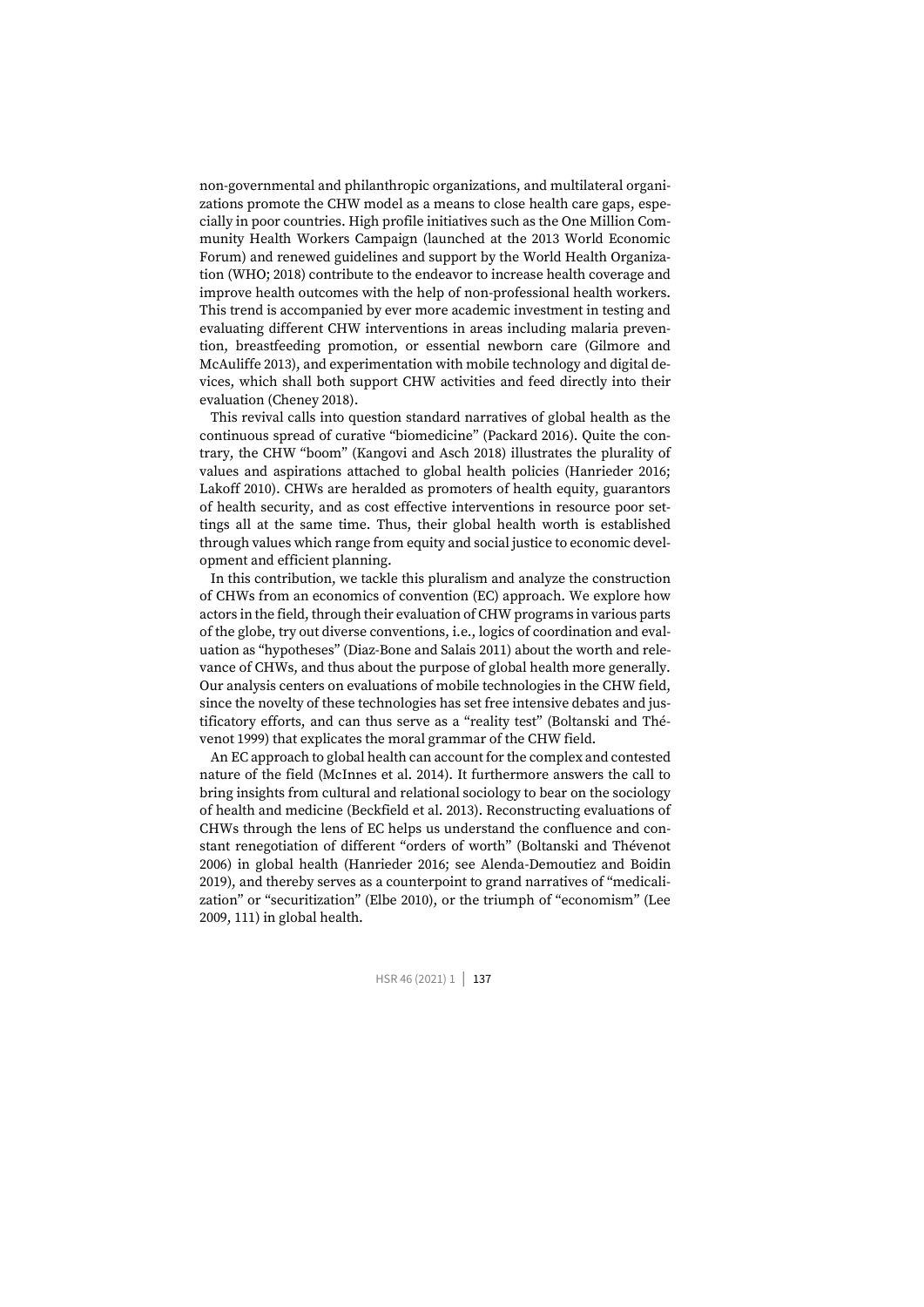In order to reconstruct competing orders of worth within the field of CHW, as well as typical connections between them, we present the results of a content analysis of 20 evaluations of mobile technologies in CHW work in developing countries. Twelve are intervention studies and eight are reviews. Twothirds of the intervention studies are sourced from Africa and the remaining third from Asia. We use a mix of deduction and induction for the content analysis. Starting from the four orders of worth in global health as conceptualized by Hanrieder in 2016, $1$  we find the prevalence of three forms of legitimization of CHWs: as a means to enhance health security, as a means to increase fairness and access to good health services, and as a cost-saving efficiency tool. Each of these modes of evaluation ascribes a different role and agency to CHWs, regarding them as devices of epidemiological surveillance, agents of health justice, or cost-effective interventions, respectively. Furthermore, the analysis reveals a strong correlation between cost and fairness interpretations of CHWs. This points to a discursive formation that merges social justice and economic efficiency concerns into a vision of "good health at low cost."

While these three legitimizations of CHWs – as security, efficiency, and equity enhancers – debate them as tools of public policy, a final and more ambivalent set of evaluative categories refers to their interactions with privacy, personhood, and domestic life. Debating in particular the role of digitalization for local gender relationships and conceptions of privacy, a range of critical assessments highlight that gendered power relationships might undermine the value of digital CHW tools and infringe upon privacy. We discuss these evaluations as enactments of a mix of inspired and domestic values, which are invoked as forms of resistance against medicalization.

Our analysis thus contributes to a better understanding of how global health actors strive to reconcile several forms of worth – such as equity or efficient allocation, but also values from the traditional "domestic" sphere (see Boltanski and Thévenot 2006) such as gender roles and understandings of privacy – into a coherent and justifiable rationale; in spite of considerable tensions that can arise between these values. At the same time, especially the reference to those domestic values also bears paternalistic traits, which manifests in the effort to sensitize target populations' privacy "from the top." We therefore conclude our contribution with some reflections on how the EC approach can be more explicitly combined with postcolonial and feminist ideas (see section 3).

The remainder of the article is divided into four main parts. The following section (2) establishes the EC perspective on global health. The third section introduces the normative grammar of global health and its four main conventions/orders of worth referring to different common goods, namely survival, fairness, production, and spirit. The fourth section establishes how in the

<sup>1</sup> These are the order of survival, the order of fairness, the order of production, and the order of spirit (Hanrieder 2016; cf. below, section 3).

HSR 46 (2021) 1 | 138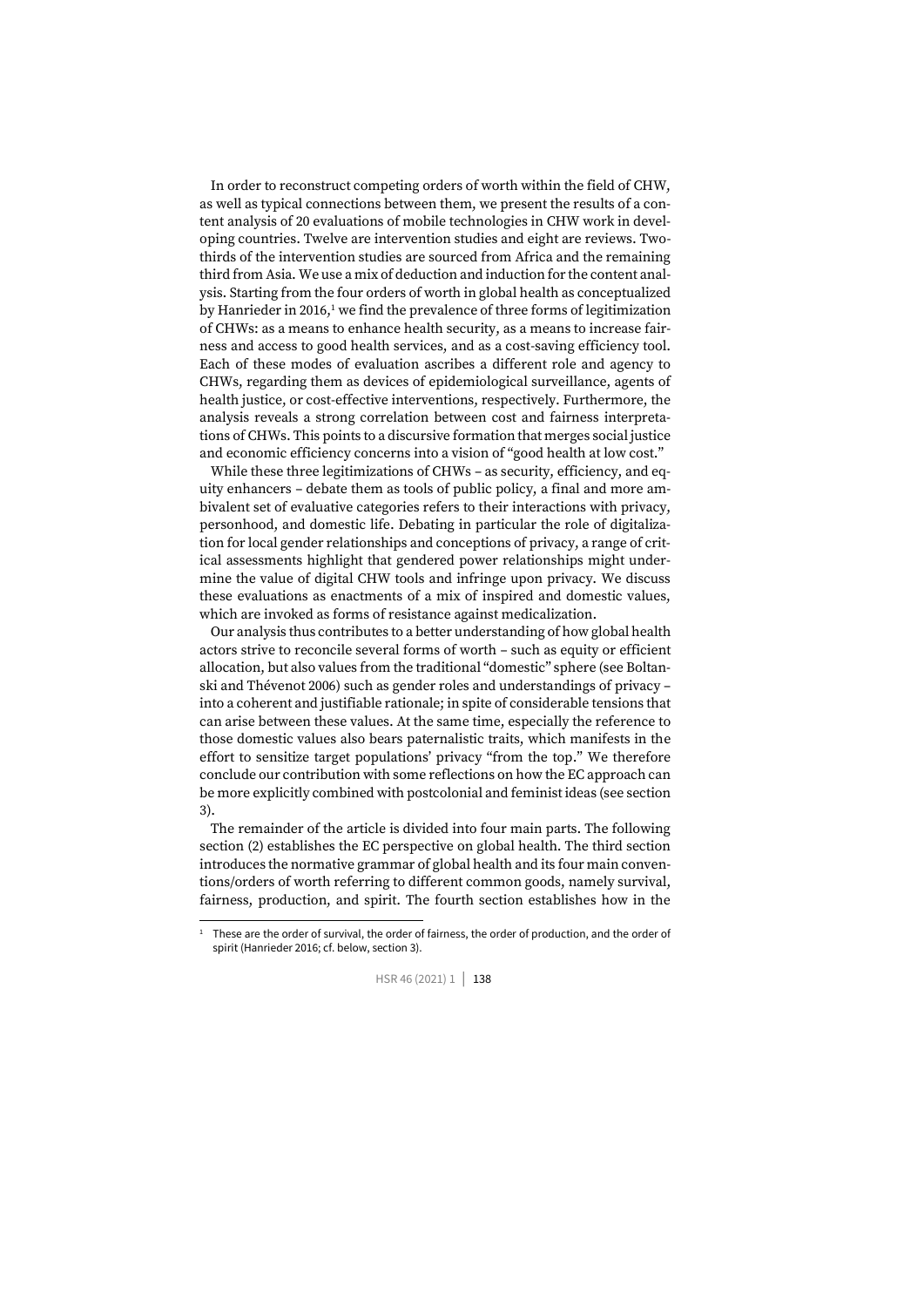CHW field, the orders of survival, fairness, and production are used and combined to justify digitalized interventions. Section 5 discusses how "domestic" and "inspired" values of privacy and gender roles are invoked: as limiting conditions that the targets of intervention have to be made aware of. The conclusion summarizes the results and outlines avenues for combining postcolonial and EC approaches to the global health discourse.

#### 2. Global Health Through the EC Lens

The rise of global health as a field of practice is increasingly scrutinized from a sociology of knowledge perspective. While in the early 2000s, debates were still marked by the question of how globalization affects health (Lee 2003) and which governance arrangements are most effective in addressing global threats to health (Zacher and Keefe 2008), meanwhile, the growth and consolidation of the field has also sparked intensive debates about its epistemic foundations. Leading agencies such as the WHO, the World Bank, or the Bill and Melinda Gates Foundation (to name just a few, see also Cohen 2006) invest heavily in knowledge production through research sponsoring, expert bodies, policy guidelines, and public communication. These activities have made it plain that the meaning and purpose of global health are far from selfevident. Is health a means to achieve development and best addressed through economic models (World Bank 1993; WHO Commission on Macroeconomics and Health 2001)? Is it a human right, as stated in the WHO constitution and expressed in the quest for universal health coverage in the United Nations Sustainable Development Goals (SDGs; WHO 1946; WHO Regional Office for Africa 2017)? Or is global health mostly part of a new (human) security agenda that seeks to keep pandemics emerging in the developing world off the shores of industrialized countries (Weir and Mykhalovskiy 2010)?

To account for the politicized – and politically consequential – social construction of global health, social science scholars have offered a variety of interpretations. Some emphasize the importance of secular historical trends such as the dominance of biomedicine and "medicalization" (Elbe 2010) and its variants of "pharmaceuticalization" (Roemer-Mahler and Elbe 2016) or "biomedicalization" (Clarke et al. 2003). These accounts stress the strong reliance of global health actors on medical knowledge and technology, often with a critical twist that considers medicine as a (violent) intrusion into people's lives (Howell 2014), especially in the Global South (Biehl and Petryna 2013; Packard 2016). Another, partly related, trend highlighted in the literature is the "securitization" of global health: the political focus on infectious diseases as threats to human and national security, and the political strategy of governing health through disease containment and short-term crisis interventions (McInnes and Rushton 2013). Finally, with the rise of the World Bank as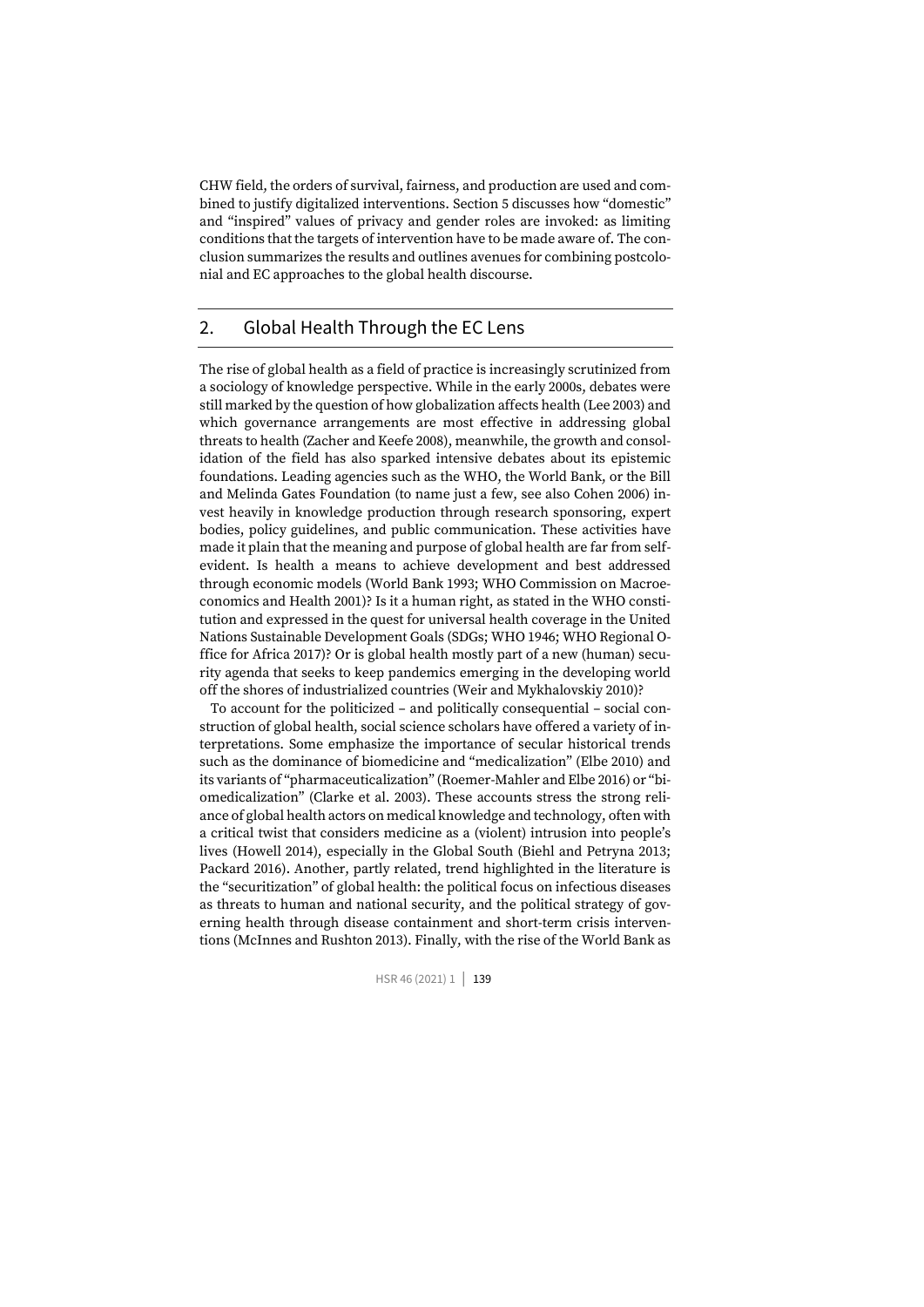a major player in global health, debates about "economism" (Lee 2009, 111) and the role of economic thought and models for global health policy (Chorev 2013; Reubi 2016) have attracted scholarly attention. The contrast between economic and rights-based justifications for public health interventions and the differential policy choices that each perspective can suggest has become a topic of intensive debate (Anand and Hanson 1998; Boidin 2015).

However, this discussion already indicates that no single master trend – neither securitization, nor medicalization, nor economic thought – shapes the global health field in isolation. For example, historically minded scholars have highlighted that global health has long been marked by intricate tensions, such as more biomedical and curative approaches on the one hand, and primary, preventative approaches on the other (Lee 2009). Likewise, the emphasis on health security and securitization as a secular trend (while certainly important as an explanation of the growing high politics and foreign security concern with health) does not yet explain whose security is addressed and how, or how priorities in working toward health security prevail (McInnes and Rushton 2013). Additional normative criteria such as human rights or the quest for research-based interventions are equally invoked in global health debates and further complicate its normative grammar (McInnes et al. 2014; see also Lakoff 2010).

To account for this complexity and moral contingency, a fine-grained sociological approach which takes into consideration the *epistemic openness and indeterminacy* regarding global health policies and interventions, and which explicates and specifies the *creative judgments* through which global health actors establish moral meaning, hierarchy, and worth, is needed. This is precisely the importance of an EC approach to global health. An EC perspective enables identifying a plurality of critical repertoires which are historically and socially institutionalized but do not pre-determine modes of coordination and action (Diaz-Bone and Salais 2011, 29; Diaz-Bone 2018). They provide distinct evaluative devices for action-oriented judgments (Boltanski and Thévenot 2006; Hanrieder 2016), which actors do not employ as blind rule followers, but creatively interpret and combine in concrete situations and contexts.

Which conventions thus shape the global health discourse and how? How do actors draw on repertoires from the worlds of social policy and redistribution (Batifoulier et al. 2019; Carpenter 2012), economic efficiency, or international security, to set priorities and fix the meaning of health policy? In a previous analysis of the normative texts and policy tools of major international health organizations, Hanrieder (2016) suggests that four major conventions (or orders of worth) constitute the moral grammar of global health: the order of survival, which interprets health as the collective defense against infectious threats; the order of fairness, which interprets global health as an endeavor to eliminate unfair discrimination and inequity in access to health services; the order of production, which interprets global health as an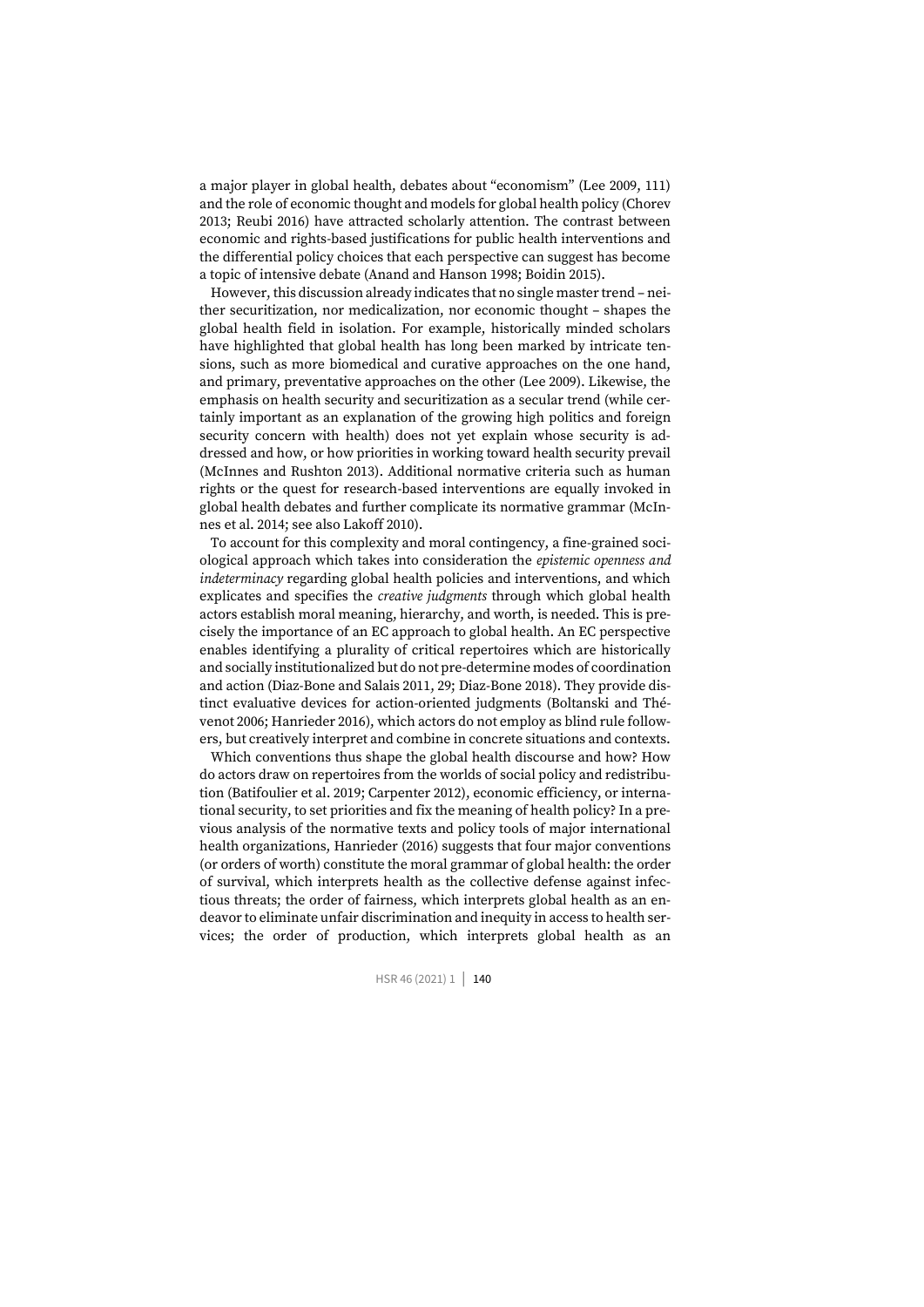investment in the maximum possible amount of health per dollar; and an order of spirit, which interprets health as the integrity of the individual in the face of medical or economic intrusion. Each of these orders comes with specific devices for measuring and providing health, which are only partially commensurable. Therefore, the practical meaning and enactment – or reinterpretation – of these orders depends on actors and their creative endeavors in concrete historical contexts. The following section discusses these conventions in more depth.

## 3. Four Conventions in the World of Global Health Survival, Fairness, Production, and Spirit

To justify policies, allocate resources, and assign different roles in the field of global health, the participating actors and institutions refer to a plural yet limited set of conventions. Their specific characteristics echo elements of the conventions that Boltanski and Thévenot (2006) identified in their studies of western culture, even if they are not identical with them. Elements from the spheres of international security, development, and medical discourses have given rise to distinct conventions in the world of global health. Yet, their basic structure as conventions, or "orders of worth," follows the logic laid out by Boltanski and Thévenot (2006): Each of them refers to different conceptions of the common good, as well as distinct institutions and devices for assigning moral worth. We distinguish four major orders of worth that global health actors regularly invoke in the global health field: the orders of survival, of fairness, of production, and a domestic, spiritual order.<sup>2</sup>

First, the order of survival considers global health as a live-or-die scenario, where humankind is united by its vulnerability to dangerous infections – and thus the looming threat of being decimated or even eradicated by deadly pathogens (Fidler 2005). It is the fear and vulnerability of humans to infectious diseases that constitute this order. Where in a globalized society, "germs globalization is permanent while the borders are the transitory phenomena" (Fidler 2005, 13-4), being a frequent mantra for this order is that disease knows no border (Fidler 2004). In this order, the political community is based in humans' shared vulnerability to contagious diseases irrespective of their socio-economic predispositions (Hanrieder 2016) and the dystopian scenario to fear is "Mother Nature" (Fidler 2004, 3). The order's virtuous behavior is to control and respond to microbial threats by sacrificing economic interests and other pleasures for the higher value of survival (Hanrieder 2016).

Second, the order of fairness is grounded in the language of human rights, which is increasingly invoked in global health conflicts (Inoue and Drori

<sup>&</sup>lt;sup>2</sup> For a more extensive deduction of the four conventions, see Hanrieder (2016).

HSR 46 (2021) 1 | 141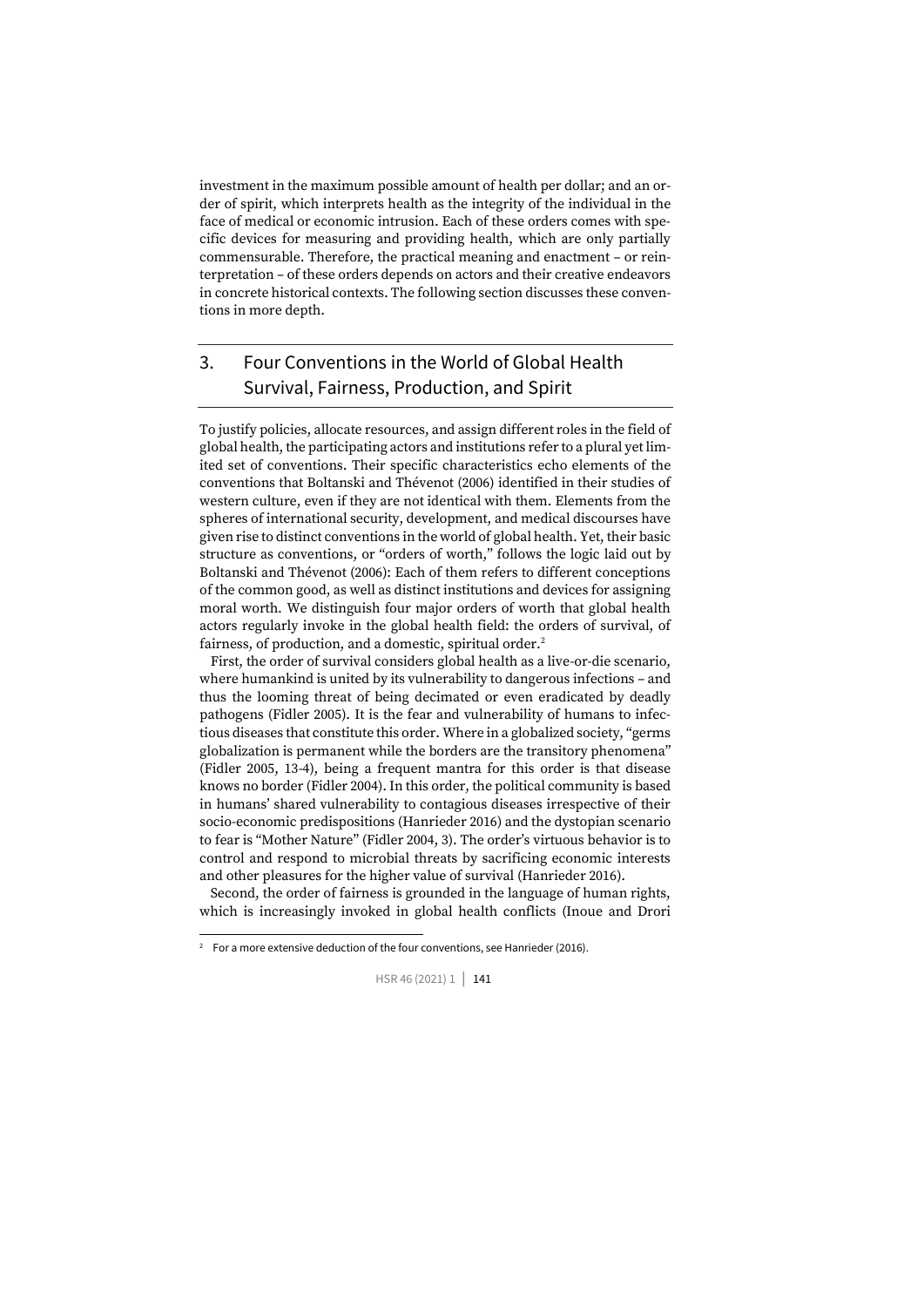2006). From the fairness point of view, the problem of health is not one of biological vulnerability to nature, but a problem of distributional (in)justice and thus of health equity and non-discrimination. The underlying notion of community is that we are rights-bearers who owe each other an equal share of the social and medical goods potentially available. The focus here is on those afflictions which could be prevented, alleviated, or cured "in an age of great affluence" (Farmer 2005, 6), but which are rampant due to social injustice. Health is above all compromised by social inequalities and the forces that produce them. Thus, behaviors that might be criticized as "self-centered" and illegitimate from a survival point of view – for example, when states or social groups delay cooperation in pandemic preparedness to negotiate a fairer access to the benefits of such cooperation – can be defended as legitimate and even necessary from the fairness point of view. Social justice and a "preference for the poor" become major evaluative standards and moral imperatives for global health policies.

Third, the order of production where health is viewed through the lens of natural and economic scarcity in which human beings are driven to maximize utility and economic gain (Kenny 2015). New measurements of health, counted as the number of healthy years we live, here also became a means to optimize our economic productivity (Hanrieder 2016). This order is related to Boltanski and Thévenot's (2006, 118-23) "industrial" convention, where social organisms should be arranged and managed in a way that makes them as productive as possible. The political community values economic growth, stressing the need for prior investment in health to enable economic development, especially where disease negatively affects economically productive adults, where health services are lacking, or where disease imposes an intolerable economic burden (World Bank 1993). The order's moral imperative is to make "smart choices," for seeking to maximize healthy life years. Also, the individuals should be concerned with optimizing their own health by becoming a self-investing entrepreneur (Kenny 2015).

Fourth and finally, the global health discourse also harbors more radical positions, which are fundamentally skeptical of medical intrusions into communities and bodies. Classic critiques of medicalization (Illich 1976; Elbe 2009) emphasize the intrusive and power-laden nature of biopolitics. More recently, these are joined by critiques of digital surveillance and the resistance against violations of privacy through new technological devices. In her reconstruction of canonical global health texts, Hanrieder (2016) depicted these critiques as the "spiritual order," an order which seeks to defend the integrity of the soul and its inspired autonomy against technological intrusion (see also Boltanski and Thévenot 2006 on the worth of inspiration). Yet, as our analysis below shows, the defense of privacy in global health also extends to notions of a protection-worthy, autonomous zone of the household and family relations – what Boltanski and Thévenot (2006) named the "domestic"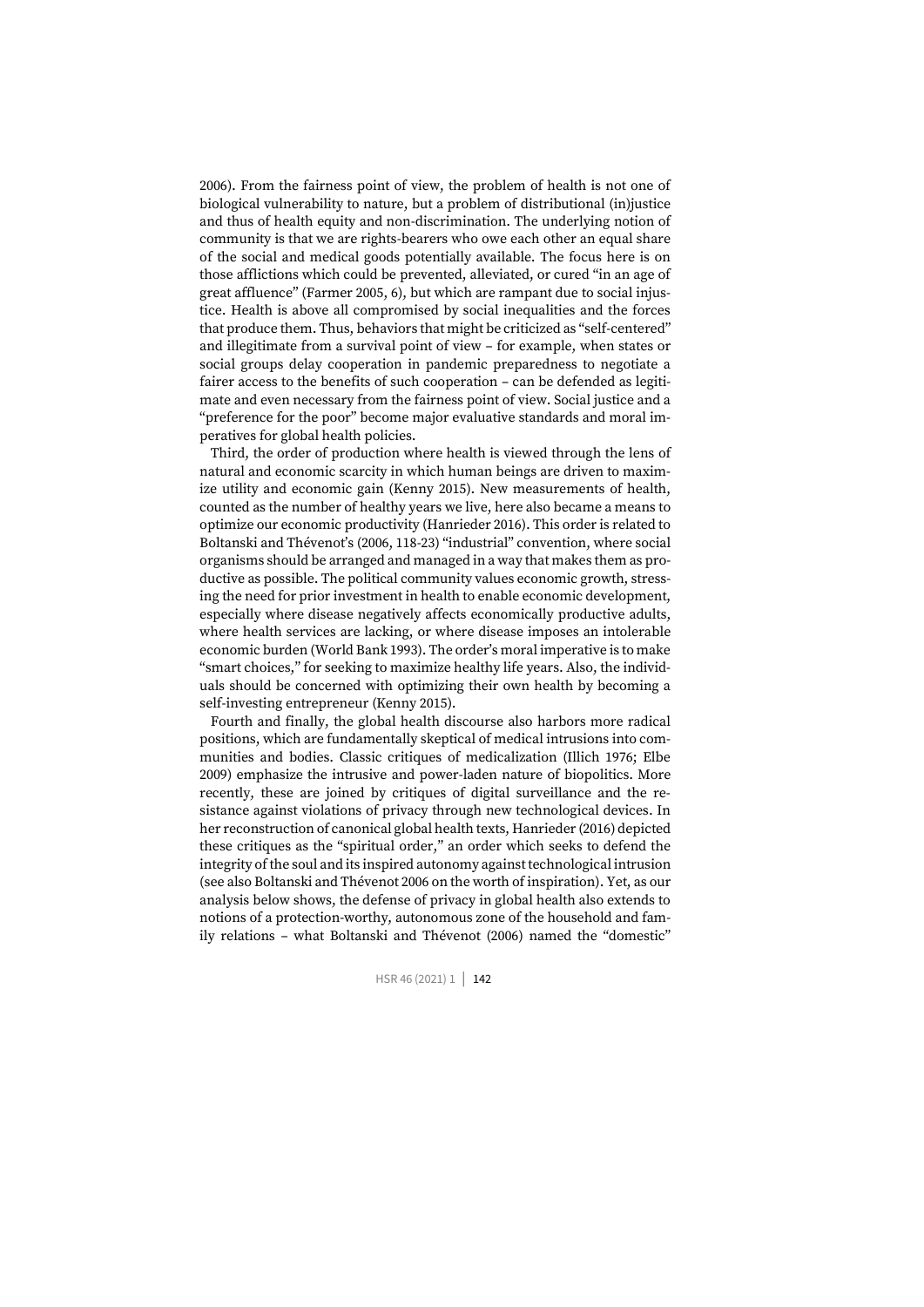order. We combine these notions of spirituality and domesticity into a convention of "spirit," which credits family solidarity, patriarchal traditions, and personal integrity as institutions that must be shielded from medical dominance and overly instrumental, biopolitical calculation in their own right. The debates about this private sphere in the case of CHW digitalization reveal the tensions of this order, particularly in postcolonial settings.

### 4. Contesting the Worth of CHWs: Digitalization as a Critical Test

Community health workers (CHWs), as a category of health personnel, entered the global health stage in the 1970s. They served as the icon of the Primary Health Care movement, whose ideological center was the WHO (Medcalf and Nunes 2018). The category of CHW is relatively broad. It is used to refer to a broad array of activities performed by non-professional health workers, including home visits and health education, and simple medical interventions, for example, vaccinations (Lehmann and Sanders 2007). The CHW category has consolidated as an occupational profile through the attempts to roll out Primary Health Care policies in developing countries since the late 1970s (Källander et al. 2013; Perry and Zulliger 2012).

Most of these national attempts to establish CHW programs have faced considerable difficulties in attracting sufficient funding or establishing sustainable intervention schemes, so that by the turn of the century, CHWs appeared out of fashion (Lehmann and Sanders 2007). In recent years however, and especially with the transition from the Millennium Development Goals to the SDGs, CHWs have reemerged as a global health policy priority (Kangovi et al. 2015). Today, bilateral development organizations such as the United States Agency for International Development (Crigler et al. 2013), public-private partnerships such as the One Million Community Health Workers Initiative,<sup>3</sup> and international organizations such as the WHO (WHO 2016; 2018) promote CHWs as a means to achieve universal health coverage and provide sustainable health services.

CHW interventions are thus at the forefront of contemporary global health policies, and considered as a vital tool for going the "last mile" in health provision.<sup>4</sup> They are laden with high normative expectations of equity, efficiency, and cost effectiveness all at the same time which makes them an instructive case for exploring the normative landscape of contemporary global public health. The ways in which global health actors establish the worth and

<sup>3</sup> Se[e http://1millionhealthworkers.org/](http://1millionhealthworkers.org/) (last accessed July 17, 2019).

<sup>4</sup> This metaphor is used, for example, by the organization Last Mile Health, which supports CHW programs in Liberia; se[e https://lastmilehealth.org/](https://lastmilehealth.org/) (last accessed July 17, 2019).

HSR 46 (2021) 1 | 143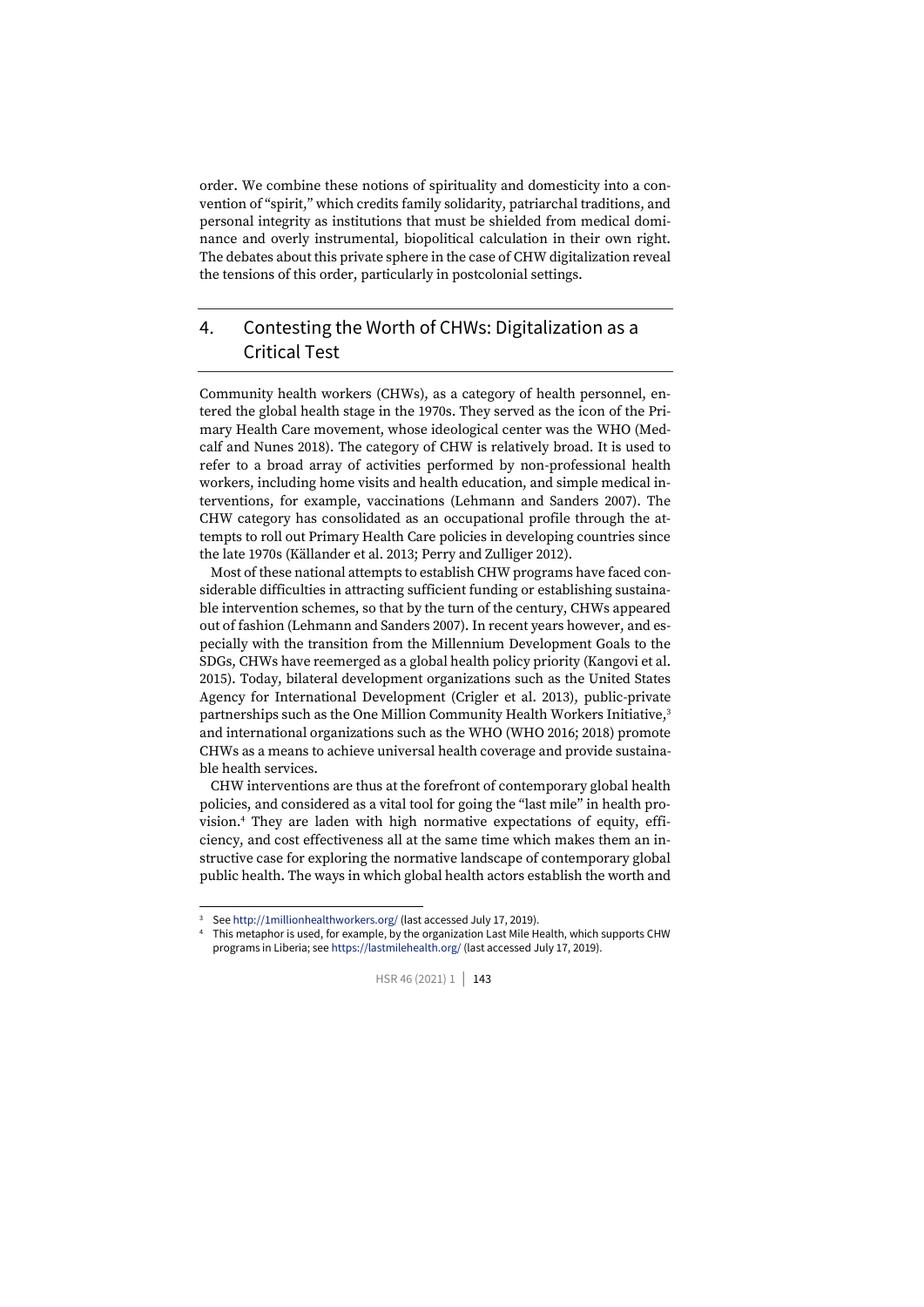purpose of CHWs can therefore provide critical insight into the ways in which competing conventions are reconciled in global health.

To focalize the analysis of the CHW debate and make it empirically coherent, we zoom in on a crucial bone of contention in the CHW world, but also in global health more generally. This is the attempt to introduce and valorize digital technologies in global health. Digitalization has been a historical juncture. As any technological transformation, it sparks debates about the worth and impact of technological change across the entire field of global health, and compels actors to explicate and re-articulate latent conventions for a given context. It is thus a focal point for a diverse set of "reality tests" (Boltanski and Thévenot 1999; Hanrieder 2016, 414-5) and thereby also the renegotiation of critical conventions in global health.

In the CHW field, one major element of digitalization is the development of mobile phone applications for CHWs, and thus a variety of mobile health (mHealth) tools as a support for CHW activities. Mobile devices are considered as a means to enhance CHWs' reach, rationalize their activities and enhance their effectiveness, and evaluate them through data collection (Agarwal et al. 2015; Cheney 2018). This promise has created an exponential proliferation of pilot initiatives using these tools for CHWs in the Global South (Braun et al. 2013). At the same time, the concomitant research on and evaluation of these interventions has also spurred an ongoing renegotiation of critical conventions in global health. The following section presents a content analysis of 20 such evaluations and reconstructs the specific way in which cost and efficiency considerations and health equity considerations jointly shape the public health discourse in this domain.

#### 4.1 Legitimizing CHWs between Security, Cost, and Equity Concerns

In order to gather the articles, which evaluate and reconstruct the global health discourse about CHW digitalization, we used two of the major search engines in medicine and global health, OVID-Medline and OVID-Embase.<sup>5</sup> The initial keyword search yielded 775 hits and we added a grey literature search in the key internet-based database *m.healthevidence.org*, gathering 73 hits. The search was completed from October 2 to October 4, 2018. From these, we selected articles that explicitly mentioned effects of mHealth tools used by CHWs in the Global South. Moreover, we focus on initiatives in lowand middle-income countries, since these are still considered to be the main locus of global health policy (Packard 2016; but see also Hanrieder 2019).

A total of 20 articles were included in this study, of which twelve were intervention studies (60%) and eight were reviews (40%). Out of all the

<sup>5</sup> The search strategy, sampling criteria, data collection, and data analysis are specified in Appendix 1.

HSR 46 (2021) 1 | 144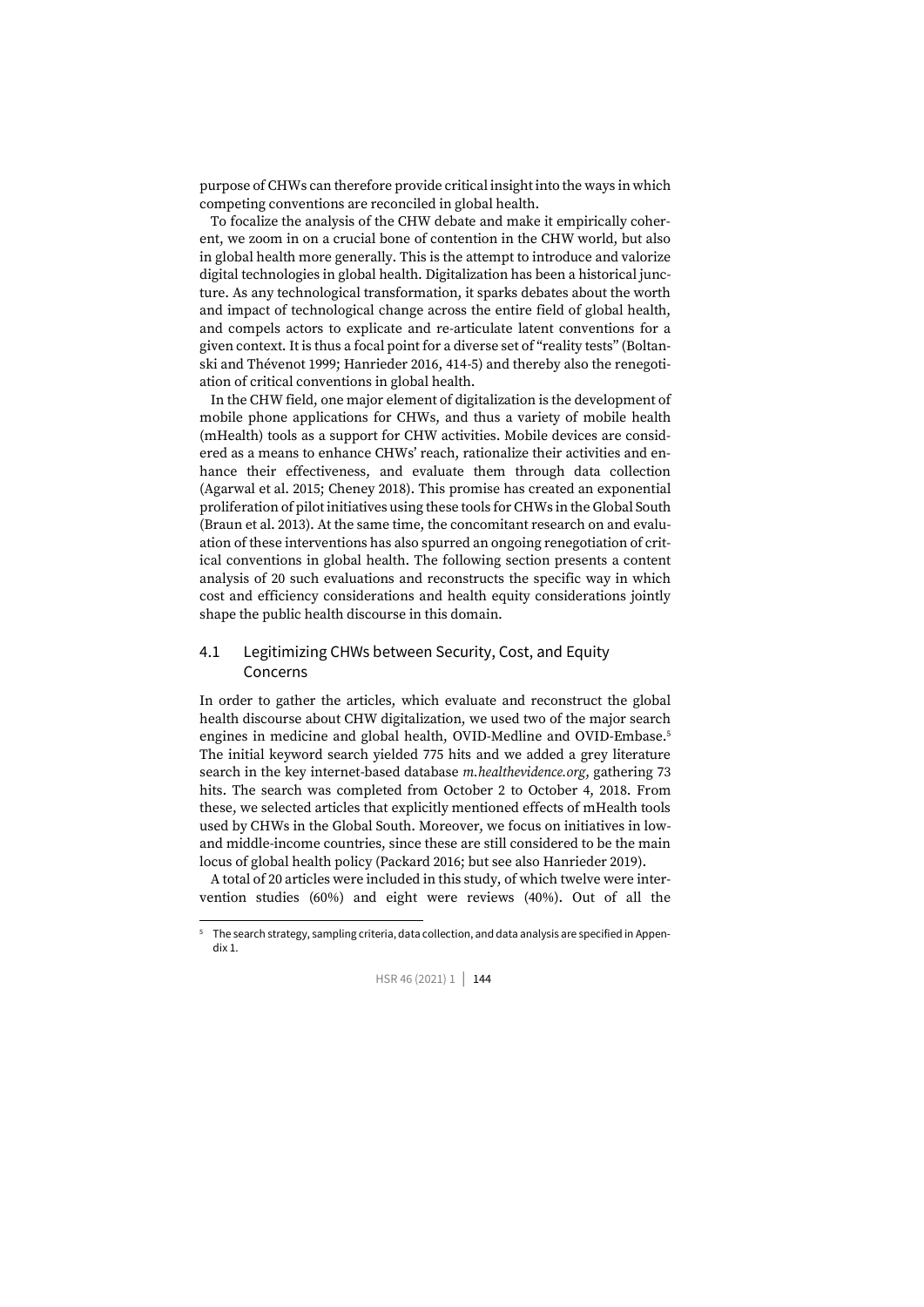intervention studies, 66.6% (8 of 12) were conducted in Africa and 33.3% (4 of 12) in Asia. The dataset had more interventions in rural than in urban areas, with 50% (6 of 12) explicitly identified as based in rural settings. Point-of-care apps<sup>6</sup> made up 66.6% (8 of 12), which were used as used as job aid for CHWs. From those, 75% (6 of 8) were aimed at assisting CHW in maternal, newborn, and child health (MNCH). The remaining 25% (2 of 8) of the point-of-care apps were specific disease interventions (pneumonia and cardiovascular evaluation). Only 16% (2 of 12) of interventions were explicitly for data gathering, however, all of the articles mentioned the use of the data gathered by the mHealth tools. Finally, all articles retrieved were published in the present decade, indicating both a considerable intensification of the debate in recent years and how current mHealth tools focused for CHWs are incorporated in the medical and global health narrative.

All articles reported benefits of mHealth tools for CHWs and used a wide variety of methodologies ranging from randomized controlled trials (RCT) to qualitative studies. Thus, many of the articles included in this study have methodological limitations in terms of causal inference. Despite these restrictions, the evaluative categories used by the articles displayed trends regarding views on global health policy, helping us understand what discourse is used as legitimizing narrative.





Each column represents the amount of times each order or theme was coded in the data set.

Point-of-care apps are applications in a mobile phone that support CHWs when they are delivering care to their patients (Agarwal et al. 2016).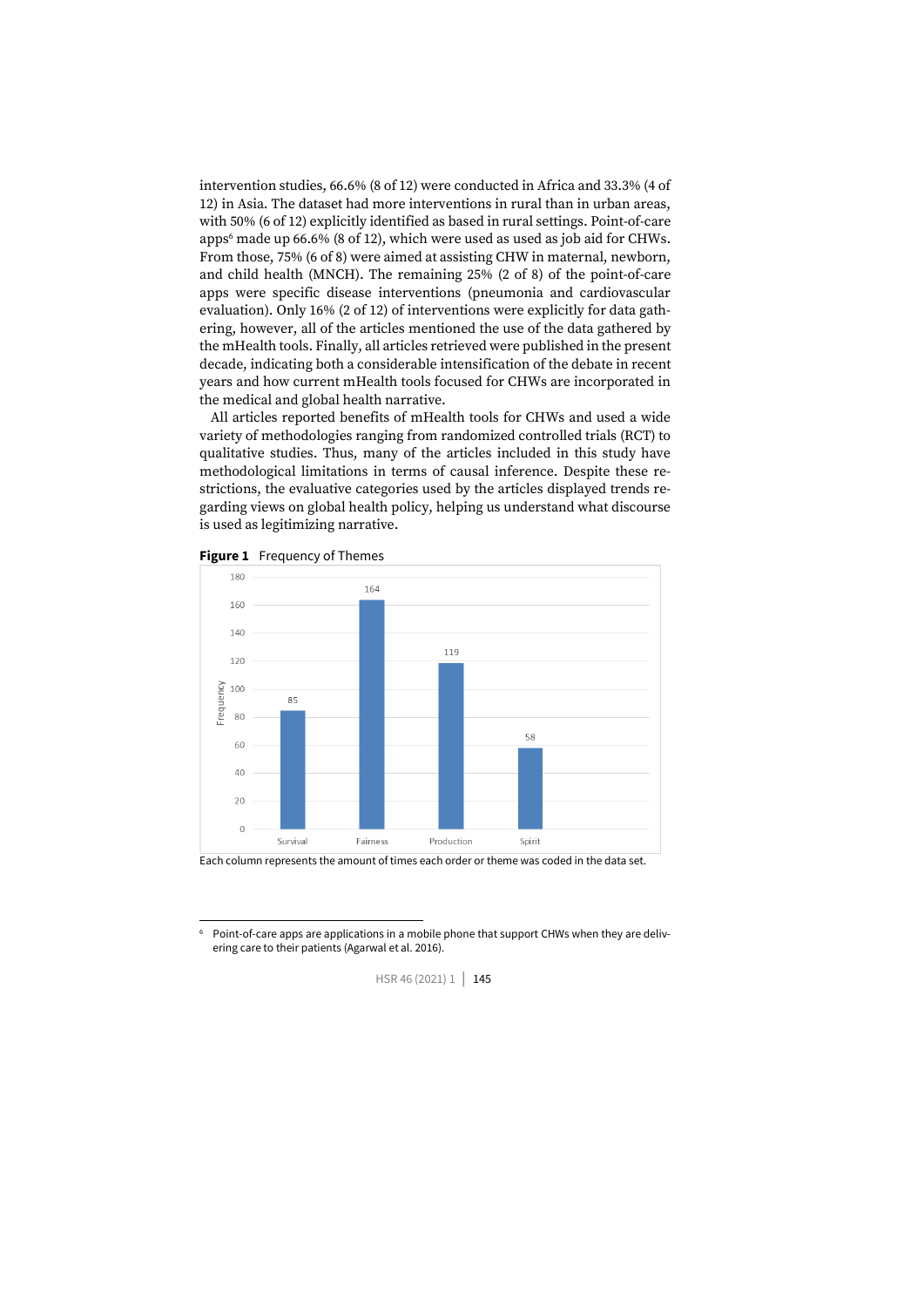To reconstruct these trends, we used a mix of deduction and induction. Sensitized by the orders explicated in section 3, we developed codes that aligned with, but to some extent also re-specified, the survival, fairness, production, and spiritual perspective on global health. In the following, we will first focus on the first three themes, since they were invoked in as legitimizations of CHW digitalization. After that, we will discuss in a separate section how references to privacy and gender norms were invoked to criticize CHW digitalization.

Considering quantitative results of the analysis, figure 1 shows the frequency of themes. The order of fairness was most frequently used by the academic narrative. Nevertheless, we will first discuss the security perspective of the order of survival since the two subsequent orders are frequently connected within the discourse.

#### 4.2 Spearheads of Surveillance

From the viewpoint of the order of survival, global health is a matter of fighting and containing infectious disease, and linked to a language of emergency and methods of surveillance and containment (Hanrieder 2016). From this viewpoint, CHWs are valuable insofar as they improve the control of infectious diseases by collecting data from places that historically have been unexplored. In the articles analyzed, this value is explicated as CHWs' omnipresence and access to hard-to-reach communities, combined with the benefit of mHealth tools for constant monitoring. CHWs, equipped with mHealth devices, can enhance epidemiological surveillance and outbreak alert, allowing faster tracking of outbreaks and hotspots of communicable diseases. Thus, a particular focus of many studies was the ability of the tools to help CHWs in data gathering and real-time monitoring, with the ultimate goal of preventing and/or limiting outbreaks. Some articles mentioned the use of Global Positioning System (GPS) technology in mHealth:

Communicable disease incidence can also be explored on an aggregate level across locations. For example, if the CHWs were collecting sickness data at a household level with GPS, it would be possible to map the incidence of sickness to look for hot spots. Even if GPS is not used, the data could still be mapped by CHW catchment area. (Derenzi et al. 2011, 415)

Another important benefit mentioned was the ability to improve data precision by the ability of the tool to reduce errors and time spent during data collection, allowing a real-time monitoring of people:

Capturing data immediately from the field avoids the delay of using paper records that are later entered by a data-entry clerk. This enables data to be aggregated in real time, allowing organizations to make informed decisions and respond more promptly to needs in the field. (Derenzi et al. 2011, 415)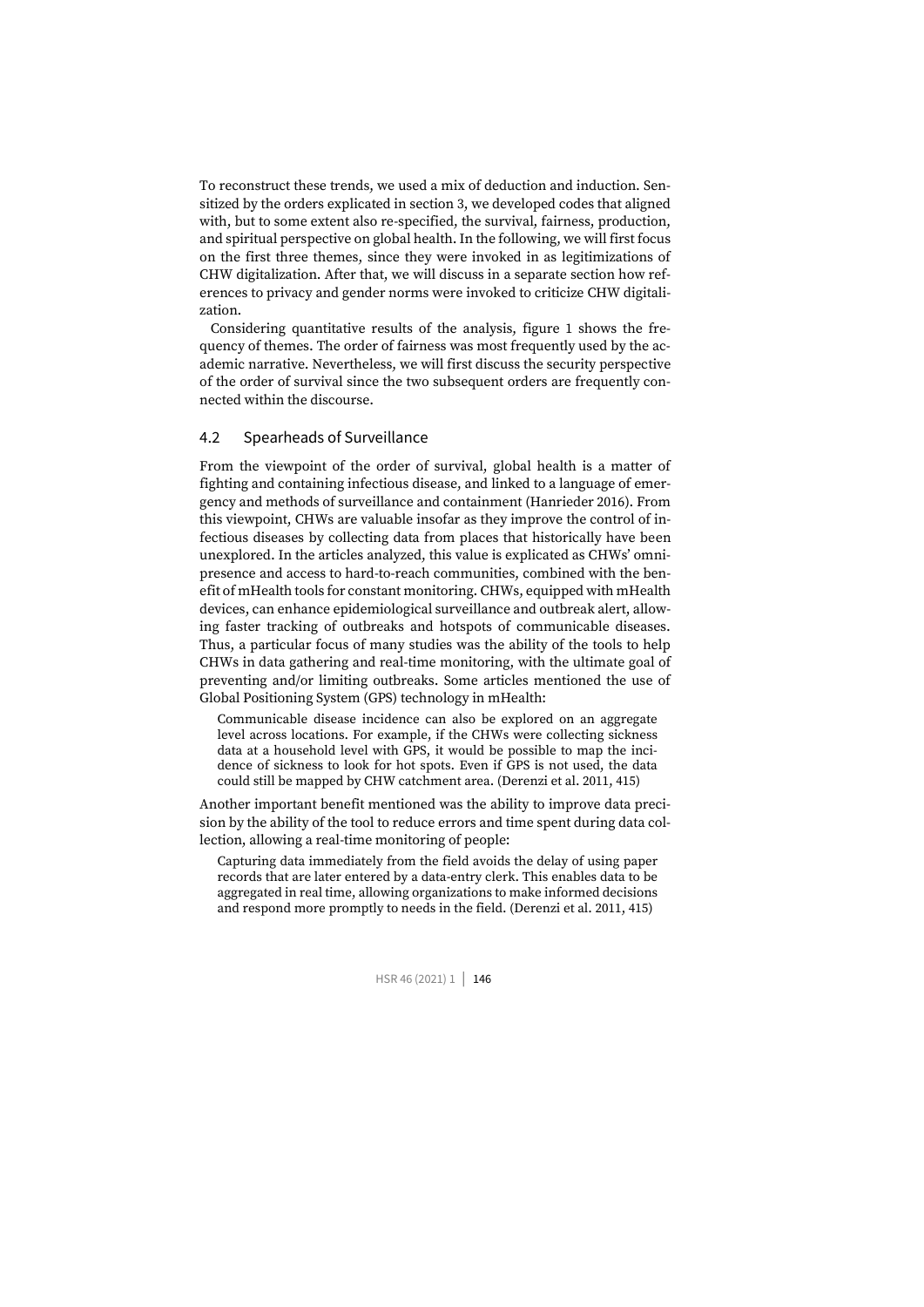These quotes illustrate that digitalization is used to enhance the role of CHWs as frontline agents in the fight against infectious disease. They connect peripheral zones with transnational data hubs and thus become important sources of health security intelligence.

#### 4.3 Promoters of Health Equity

Human rights and equity arguments are omnipresent in the global health discourse, as well as in the discourse about CHW digitalization. We found these principles invoked through portrayals of mHealth tools for CHWs as equity enhancers. Codes related to the theme of fairness were the most frequent in the dataset (figure 1). From the data, five codes emerged as the main references to equity: Bridging the gap, improving access, empowering CHWs, improving quality of care, and health system strengthening. As summarized in figure 2, 40% of the articles stated that the mHealth tool will improve the quality of care provided by CHWs, 32% referred the capacity of the tools to improve access to health, 11 % discussed the ability of mHealth tools to empower CHWs – who, as members of the community, are considered to make the health system more responsive to community members – and finally, 12% discussed the ability of the workers to bridge the gap between the communities and the formal health system and how mHealth could enhance equity as well.

**Figure 2** Percentage of the Frequency of the Codes within the Order of Fairness  $(n=164)$ 



The "mobile" nature of CHWs and mHealth is valued as a means to improve health coverage and thus health equity, particularly in the peripheries: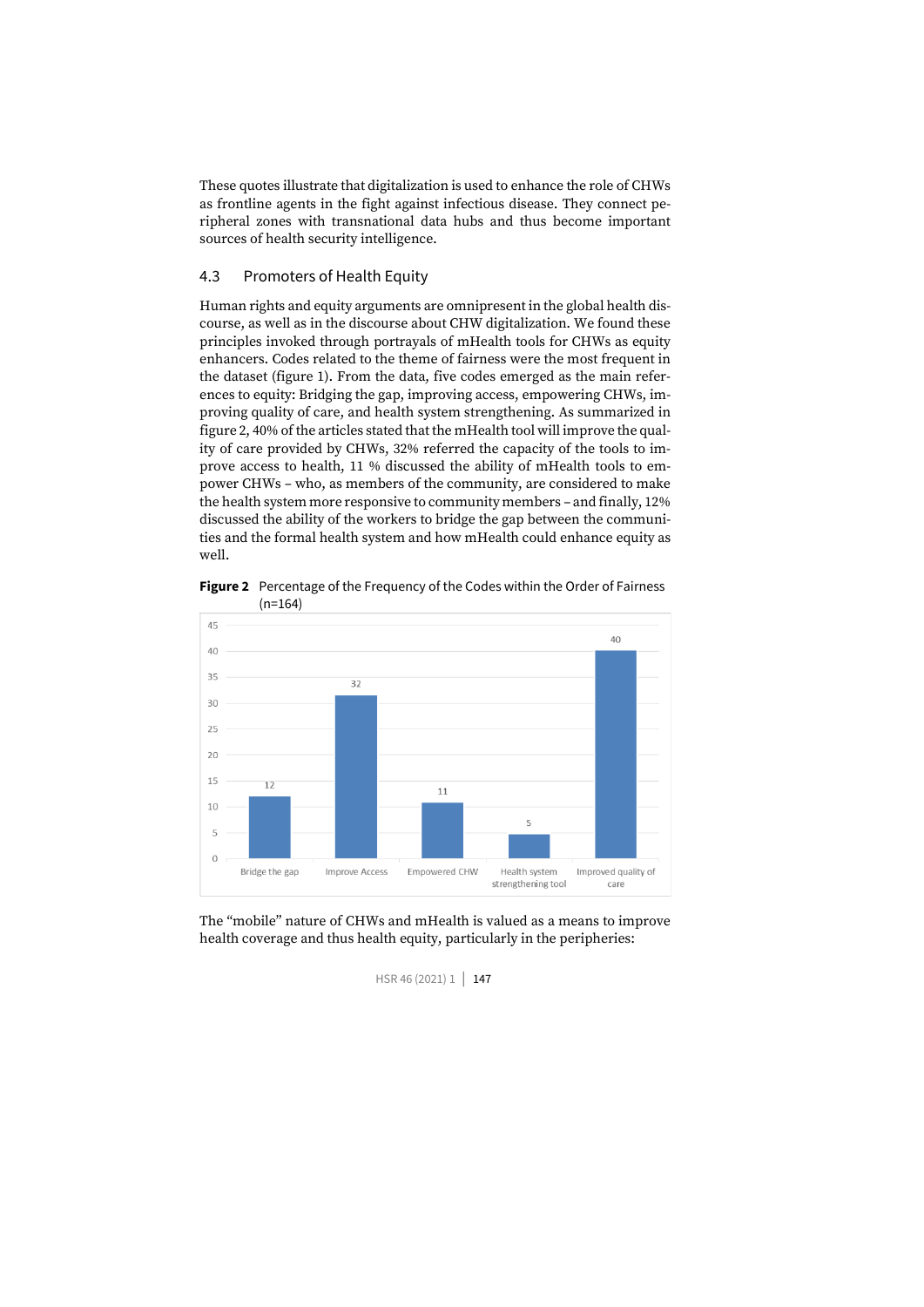The use of mobile technology by CHWs to improve healthcare services has intuitive appeal. mHealth tools enable CHWs to provide health services far from the clinical setting, in remote areas, and among hard to reach communities. Under this decentralized approach to service provision, health care can become more accessible to patients due to reduced time and expense of travel […] and due to the ability to seek out patients who are the targets of stigma and discrimination […]. (Braun et al. 2013, 2)

In addition, mHealth tools are valued for improving the quality of care through standardization:

mHealth initiatives that incorporate point-of-care decision support tools with automated algorithm- or rule-based instructions help ensure quality of care in these task-shifting scenarios by prompting frontline health workers to follow defined guidelines. (Agarwal et al. 2015, 1003)

The dominance of the fairness concern for equitable and good quality care echoes decades-old moral aspirations of community medicine, aspirations which through the CHW have found a new outlet in the global health discourse. This observation is remarkable given that most sociology-ofknowledge-oriented studies of global health highlight how international institutions spread economism (Elbe 2009; Sridhar 2008). The emphasis on equity is certainly related to the resurgence of human rights language in the public and global health domain (McInnes et al. 2014). Over the last 20 years, there has been an extensive debate over the use of moral values and human rights as guides for health policies and practices, ensuring that they are not discriminatory, coercive, or undemocratic (Farmer 2005). The health-related goals for the 2030 agenda of sustainable development and the premise to "leave no one behind" (UNDP 2018) underline this agenda. The incorporation of universal health coverage (UHC) in the SDGs (target 3.8) necessitated the development of new strategies to improve health care access, especially in the Global South (WHO 2016). As we examined, CHWs and mHealth tools are valorized by public health protagonists for their ability to improve access to health services, especially in remote and underserved areas. Both are formulated as "equity implementers" and as connectors between health systems and communities (Agarwal et al. 2016). Yet, this observation needs to be qualified to some extent when looking at the co-occurrence of equity language with references to economic efficiency.

#### 4.4 Cost-Effective Service Providers

Next to equity, much of the global health debate oscillates around the problem of resource scarcity and the need for cost containment. The CHW debate illustrates how global health protagonists aim to reconcile this concern with the fairness considerations that are so prominent within the CHW debate. The article contained varied references to the value of optimizing economic productivity by achieving the promotion of economic development and the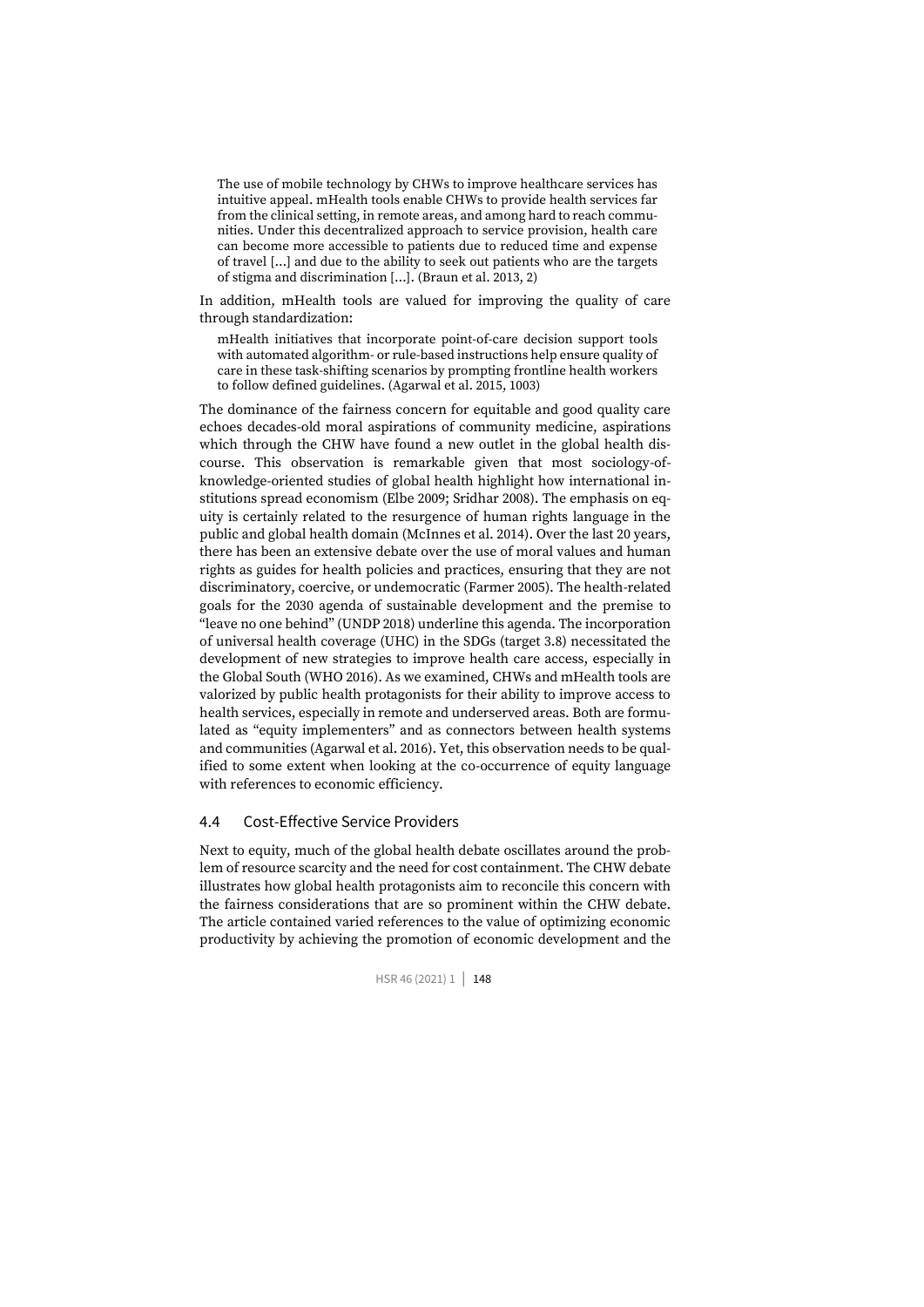consideration of economic scarcity when implementing health solutions. Therefore, CHWs and mHealth tools are praised from the viewpoint of the order of production because both enhance economic development in resource-poor communities and are affordable interventions. The CHW digitalization is considered a "smart choice" and an "investment." Most importantly in this context, many articles stressed the capacity of mHealth tools to improve CHWs' work performance:

In my view, this phone will help to bring about better understanding between the bosses and workers because it will be like a spy to establish that this employee is working. I think it will improve the working relationship between employer and the employee. (Chang et al. 2013, 877)

Furthermore, the literature is very explicit in mentioning the mHealth benefit of cost saving and emphasizes how important this benefit is within a resource-scarce context such as the Global South. The ability to save time as well as decreasing expenditure is highlighted: "FHWs reported reduction in time and money consumption with their experience with mHealth interventions [...]" (Aamir et al. 2018, 94).<sup>7</sup>

Notably, the two orders of fairness and production were often mentioned jointly in the articles investigated. This indicates an emerging interpretation of CHW digitalization as a top technology for achieving "good health at low cost," finding that the global health discourse seeks to satisfy several moral concerns and therefore must draw from different elements: "Mobile health interventions can target all three of these factors - access, quality, and experience - leading to improvements in health outcomes […]" (Kaphle et al. 2015, 2).

The scholarly narrative highlights the trade-offs between the order of fairness and production: "mHealth can be used by health care workers in LMICs to improve affordability of interventions for health promotion, increase health education, and address disease prevention […]" (Amoakoh-Coleman et al. 2016, 2).

However, the articles do not mention or discuss potential conflicts between both aims, for example when collective efficiency clashes with distributional justice. It thus seems that the CHW discourse complies with assumptions that health budgets cannot be increased but need to be managed efficiently. This leaves space for considerable struggle and conflict in the implementation of specific interventions and bears the potential to mobilize different groups of actors with competing priorities.

<sup>7</sup> FHWs (Frontline Health Workers): are those who deliver health care and services to communities on the frontlines. FHWs typically work and live within the community and may include CHWs in their definition (Agarwal et al. 2016).

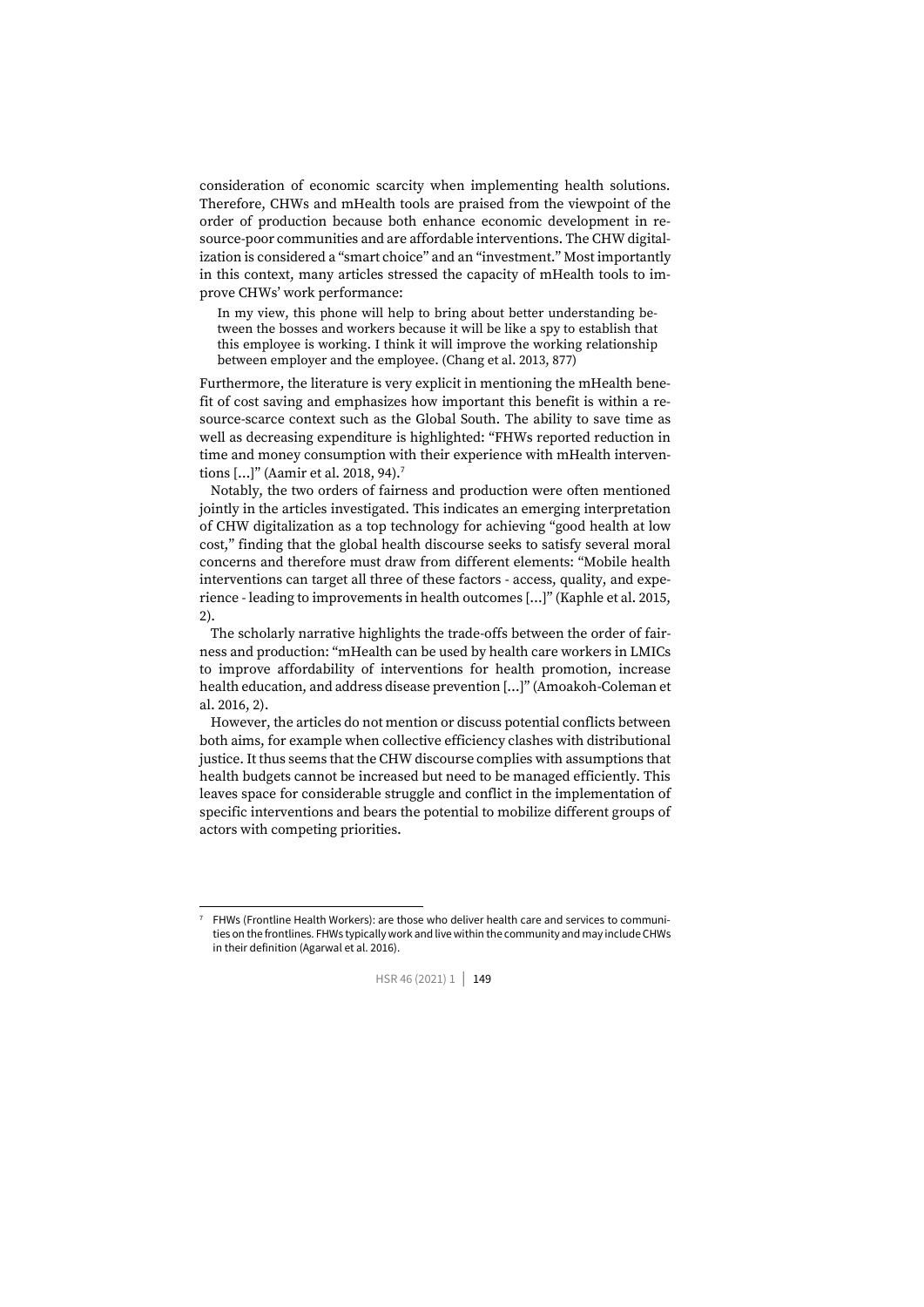## 5. Negotiating the Domestic Sphere of Gender and Privacy

From various angles, sociologists of health and medicine have highlighted that medicine provokes critique and resistance, because it is perceived as intruding into intimate spheres of the self and domestic orders of family and companionship. This critique is present both in global health debates (Hanrieder 2016) and in recent discussions about digital devices in medicine (Cappel and Kappler 2019). At the same time, medicine cannot do without engaging with things considered private, be it bodily intimacy, family relationships, or lifestyle. It thus touches on elements of what Boltanski and Thévenot (2006) described as inspired as well as domestic forms of worth (Da Silva 2018; Batifoulier et al. 2018). This also holds for CHWs, of course, given that their community-base is a core characteristic of this workforce. How then does the discourse of privacy and the debate about the social life of medicine play out in debates about CHW digitalization?

Our analysis yields that references to privacy are usually invoked as critical remarks that seek to set limits to the use of mHealth tools. Notably, we found that these remarks had a paternalistic component. There was a common perception that in rural communities from the global south, privacy ownership was not considered relevant. CHWs and the communities they serve are seen to be unaware of potential problems: "The potential intrusiveness of this technology for both the CHW and the mother or family being supported and monitored is unlikely to be appreciated by either the CHW or the family" (Tomlinson et al. 2013, 10).

This narrative brings to mind the colonial roots of global health and how global health research is enabled by these structural colonial legacies (Brisbois and Plamondon 2018). This legacy is echoed by the way in which researchers from Euro-America impose their priorities and implement technology under their own preconceptions of privacy. Our result illustrates the necessity of a participatory approach by the developers of the technology as well as researchers. As Pinto et al. (2013, 12) noted, "it is precisely because global health […] has emerged from a history of colonialism and imperialism that we must be mindful of how this legacy influences relationships between communities and organizations."

Another notable point of debate is the impact of digitalization on gender relationships, given that most CHWs are female (George et al. 2018). Several articles stressed that technology in general, and mHealth specifically, might reinforce culturally-entrenched power roles and gender-based dynamics:

In the social, political and cultural context of the developing countries, there is a need to constantly check the dynamic nature of gender roles and relations within mHealth initiatives […], especially where gender divide for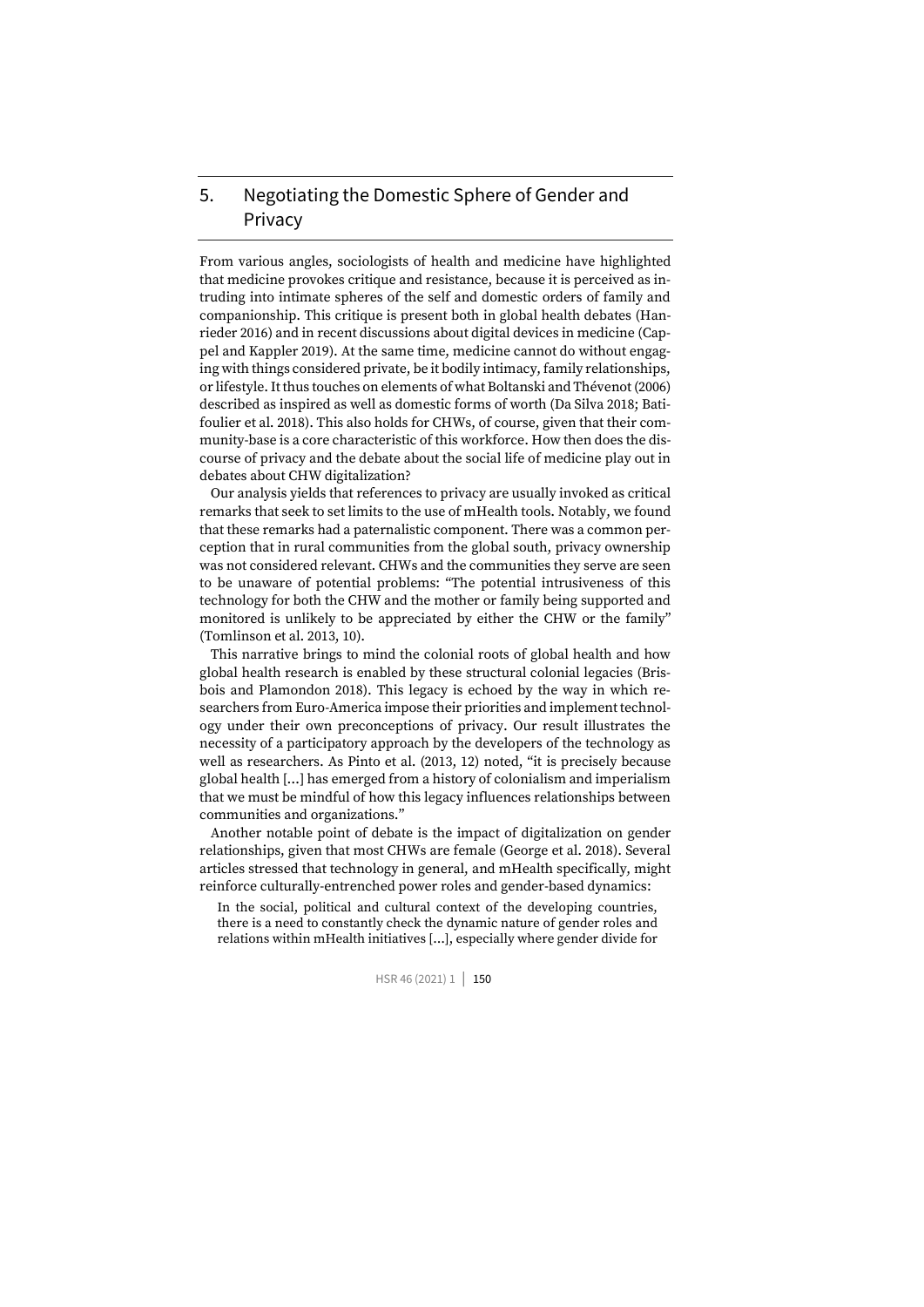ownership and usage of mobile phone is already well established […]. (Aamir et al. 2018, 96)

Global health policies formulate community based-programs as a way to empower women and to achieve greater gender equity within their communities (WHO 2018). Yet in patriarchal contexts, female CHWs' cellular phone ownership and use can meet with opposition by their partners, who traditionally control household resources (Hackett et al. 2018). This problem appears not to be transferable to male CHWs: "Women's concerns regarding mobile phone ownership and who controls access to its contents did not apply to male CHWs; these perceptions only emerged with reference to females […]" (Hackett et al. 2018, 195).

Despite the importance and persistence of these topics in the modern narrative, very few studies in the health realm examine the effects of mHealth on gender and power dynamics (Sinha and Schryer-Roy 2018). Recent studies suggest that mHealth tools can influence the interactions between men and women in various ways (Jennings and Gagliardi 2013). The analysis and evidence establish that the tools have potential to shift gender roles by empowering women through improvements in knowledge, decision-making, and economic status (Jennings and Gagliardi 2013; George et al. 2018). Conversely, some mHealth interventions have been shown to exacerbate gender inequalities by reinforcing existing power differentials, hence enabling existing gendered context and possibly creating new ones (Jennings and Gagliardi 2013). Negotiating and navigating these norms and values to ensure that mHealth tools for CHWs initiatives address local systems, processes, and realities is clearly very important.

#### 6. Conclusion

As new digital technologies set out to revolutionize one of the most celebrated pillars of global health – community medicine – the debate about the values and pitfalls of digital tools is just at its beginnings. By reconstructing this intensifying debate, we also get a glance into the contemporary moral economy of global health. Next to the ever-present security discourse about outbreak surveillance and control, the field of community medicine also uncovers ongoing attempts at reconciling equity and economic concerns: in other words, achieving good health at low cost.

Future studies should explore in more depth how this compromise between a fairness- and an efficiency-oriented global health regime is achieved as well as the potential contradictions arising from it. Put differently, the slogan could not only be "good health at low cost," but rather "good health at whose cost?"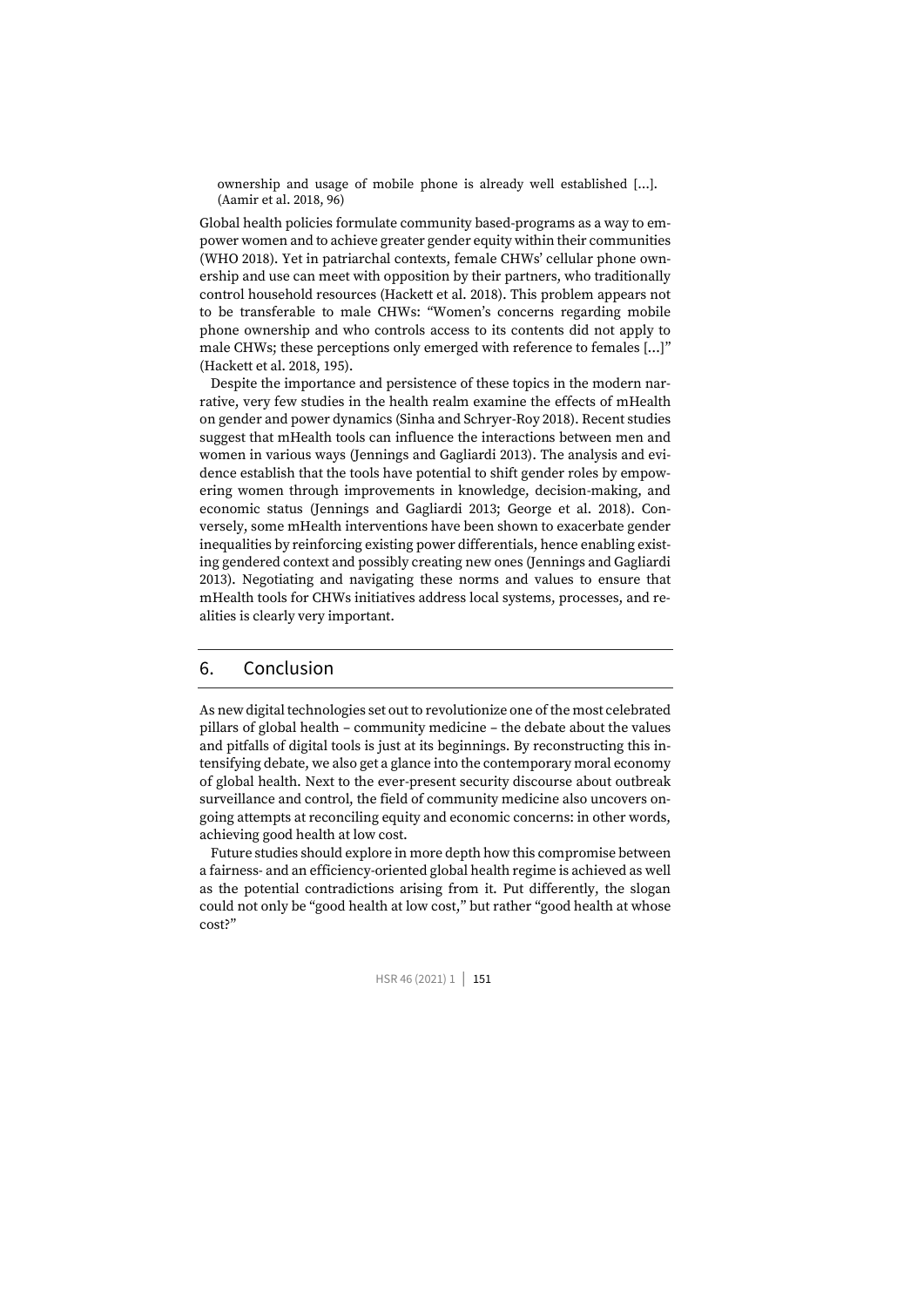Regarding this connection, we especially recommend further work on postcolonial and feminist approaches to CHW digitalization. Our observation of a paternalistic imposition of privacy norms calls for greater engagement with the actual meaning and operation of the privacy norm in target communities. Likewise, the debates about the ambiguous effects of digitalization on gender relationships invite further investigations of the ways in which digital CHW technologies re-articulate extant power structures in the "domestic sphere." Finally, further work could involve further understanding of how the data captured by mHealth tools is utilized and whether it meets the needs it has been directed to meet. Thus far, there has been a focus on individuals' data; yet, there is a need to also look at the collective data gathered (big data) and consider how big data is becoming an influential factor for health policy and forming a new basis of evidence in modern life.

#### References

- Aamir, Javariya, Syed M. Ali, Maged N. Kamel Boulos, Naveed Anjum, and Muhammad Ishaq. 2018. Enablers and inhibitors: A review of the situation regarding mHealth adoption in low- and middle-income countries. *Health Policy and Technology* 7 (1): 88-97. doi: [10.1016/j.hlpt.2017.11.005.](https://doi.org/10.1016/j.hlpt.2017.11.005)
- Agarwal, Smisha, Henry B. Perry, Lesley-Anne Long, and Alain B. Labrique. 2015. Evidence on feasibility and effective use of mHealth strategies by frontline health workers in developing countries: systematic review. *Tropical Medicine and International Health* 20 (8): 1003-1014. doi[: 10.1111/tmi.12525.](https://doi.org/10.1111/tmi.12525)
- Agarwal, Smisha, Leona Rosenblum, Tamara Goldschmidt, Michelle Carras, Neha Goel, and Alain B. Labrique. 2016. *Mobile technology in support of frontline health workers. A comprehensive overview of the landscape knowledge gaps and future directions.* John Hopkins University Global mHealth Initiative 2016. Baltimore: John Hopkins University Press. [https://media.wix.com/ugd/f85b85\\_cc8c132e31014d91b108f8dba524fb86.pdf](https://media.wix.com/ugd/f85b85_cc8c132e31014d91b108f8dba524fb86.pdf) (Accessed October 14, 2019).
- Alenda-Demoutiez, Juliette, and Bruno Boidin. 2019. Community-based mutual health organisations in Senegal: A specific form of social and solidarity economy? *Review of Social Economy* 77 (4): 417-441. doi: [10.1080/00346764.](https://doi.org/10.1080/00346764.2018.1555646) [2018.1555646.](https://doi.org/10.1080/00346764.2018.1555646)
- Amoakoh-Coleman, Mary, Alexander Berend-Jan Borgstein, Stephanie F. V. Sondaal, Diederick E. Grobbee, Andrea Solnes Miltenburg, Mirjam Verwijs, Evelyn K. Ansah, Joyce L. Browne, and Kerstin Klipstein-Grobusch. 2016. Effectiveness of mHealth interventions targeting health care workers to improve pregnancy outcomes in low-and middle-income countries: A systematic review. *Journal of Medical Internet* Research 18 (8): 1-18. doi: [10.2196/jmir.5533.](https://doi.org/10.2196/jmir.5533)
- Anand, Sudhir, and Kara Hanson. 1998. DALYs: Efficiency versus equity. *World Development* 26 (2), 307-310.
- Batifoulier, Philippe, Nicolas Da Silva, and Jean-Paul Domin. 2018. *Economie de la santé.* Paris: Armand Colin.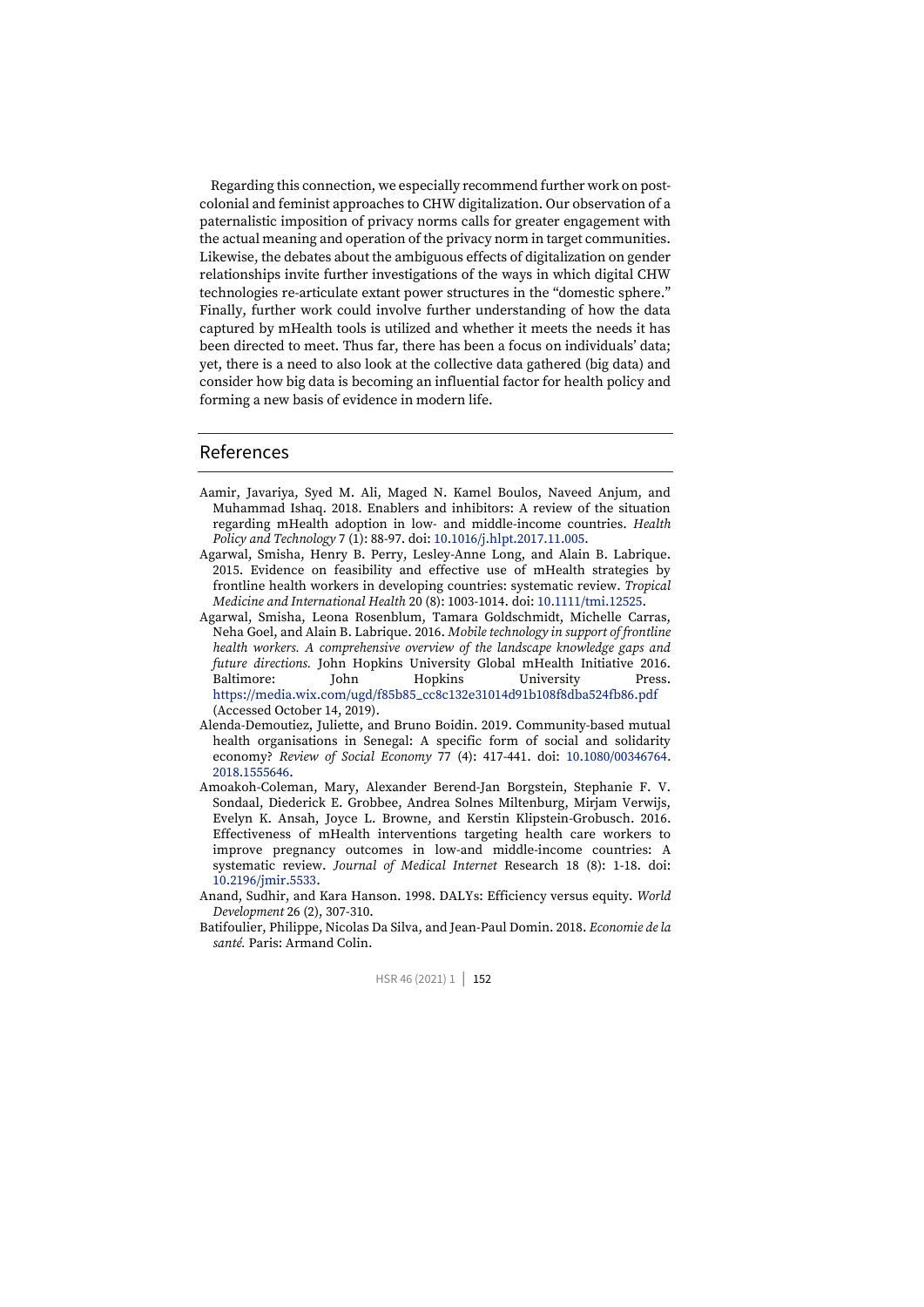- Batifoulier, Philippe, Mehrdad Vahabi, and Nicolas Da Silva. 2019. A theory of predatory welfare state and citizen welfare: The French case. *Public Choice* 182: 1-29. doi[: 10.1007/s11127-019-00660-0.](https://doi.org/10.1007/s11127-019-00660-0) ⟨[hal-02073247](https://hal.archives-ouvertes.fr/hal-02073247)⟩.
- Beckfield, Jason, Sigrun Olafsdottir, and Elyas Bakhtiari. 2013. Healthcare systems in comparative perspective: Classification, convergence, institutions, inequalities, and five missed turns. *Annual Review of Sociology* 39: 127-146. doi: [10.1146/annurev-soc-071312-145609.](https://doi.org/10.1146/annurev-soc-071312-145609)
- Biehl, João, and Adriana Petryna. 2013. Critical global health. In *When People Come First: Critical Studies in Global Health*, ed. João Biehl and Adriana Petryna, 1-20. Princeton: Princeton University Press.
- Boidin, Bruno. 2015. La santé dans une conception élargie: quelles perspectives après les Objectifs du Millénaire pour le développement? *Mondes en développement* 170 (2): 7-19.
- Boltanski, Luc, and Laurent Thévenot. 1999. The sociology of critical capacity. *European Journal of Social Theory* 2 (3): 359-377. doi[: 10.1177/136843199002003](https://doi.org/10.1177%2F136843199002003010) [010.](https://doi.org/10.1177%2F136843199002003010)
- Boltanski, Luc, and Laurent Thévenot. 2006. *On justification: Economies of worth.* Princeton: Princeton University Press.
- Braun, Rebecca, Caricia Catalani, Julian Wimbush, and Dennis Israelski. 2013. Community health workers and mobile technology: A systematic review of the literature. *PLoS ONE* 8 (6): e65772. 1-6. doi[: 10.1371/journal.pone.0065772.](https://doi.org/10.1371/journal.pone.0065772)
- Brisbois, Ben, and Katrina Plamondon. 2018. The possible worlds of global health research: An ethics-focused discourse analysis. *Social Science & Medicine* 196: 142-149. doi[: 10.1016/j.socscimed.2017.11.034.](https://doi.org/10.1016/j.socscimed.2017.11.034)
- Cappel, Valeska, and Karolin E. Kappler. 2019. Plurality of values in mHealth: Conventions and ethical dilemmas. In *The futures of eHealth. Social, ethical and legal challenges*, 31-37. Berlin: Alexander von Humboldt Institute for Internet and Society. [https://www.hiig.de/publication/the-futures-of-ehealth-social](https://www.hiig.de/publication/the-futures-of-ehealth-social-ethical-and-legal-challenges/)[ethical-and-legal-challenges/](https://www.hiig.de/publication/the-futures-of-ehealth-social-ethical-and-legal-challenges/) (Accessed October 13, 2019).
- Carpenter, Daniel. 2012. Is health politics different? Annual Review of Political Science 15(1) : 287-311. doi[: 10.1146/annurev-polisci-050409-113009.](https://doi.org/10.1146/annurev-polisci-050409-113009)
- Chang, Larry W., Veronica Njie-Carr, Sheila Kalenge, Jack F. Kelly, Robert C. Bollinger, and Stella Alamo-Talisuna. 2013. Perceptions and acceptability of mHealth interventions for improving patient care at a community-based HIV/AIDS Clinic in Uganda: a mixed methods study. *AIDS Care* 25(7): 874-80. doi: [10.1080/09540121.2013.774315.](https://doi.org/10.1080/09540121.2013.774315)
- Cheney, Catherine. 2018. New initiative leverages technology and philanthropy to reinvent community health care. *Devex*, January 26, 2018. [https://www.devex.com/news/new-initiative-leverages-technology-and](https://www.devex.com/news/new-initiative-leverages-technology-and-philanthropy-to-reinvent-community-health-care-91878)[philanthropy-to-reinvent-community-health-care-91878](https://www.devex.com/news/new-initiative-leverages-technology-and-philanthropy-to-reinvent-community-health-care-91878) (Accessed October 19, 2019).
- Chorev, Nitsan. 2013. Restructuring neoliberalism at the world health organization. *Review of International Political Economy* 20 (4): 627-666. doi: [10.1080/09692290.2012.690774.](https://doi.org/10.1080/09692290.2012.690774)
- Clarke, Adele E., Janet K. Shim, Laura Mamo, Jennifer Ruth Fosket, and Jennifer R. Fishman. 2013. Biomedicalization: Technoscientific transformations of health, illness, and U.S. biomedicine. *American Sociological Review* 68 (2): 161- 194. doi[: 10.2307/1519765.](https://doi.org/10.2307/1519765)
- Cohen, Jon. 2006. The new world of global health. *Science* 311 (5758): 162-167. doi: [10.1126/science.311.5758.162.](https://doi.org/10.1126/science.311.5758.162)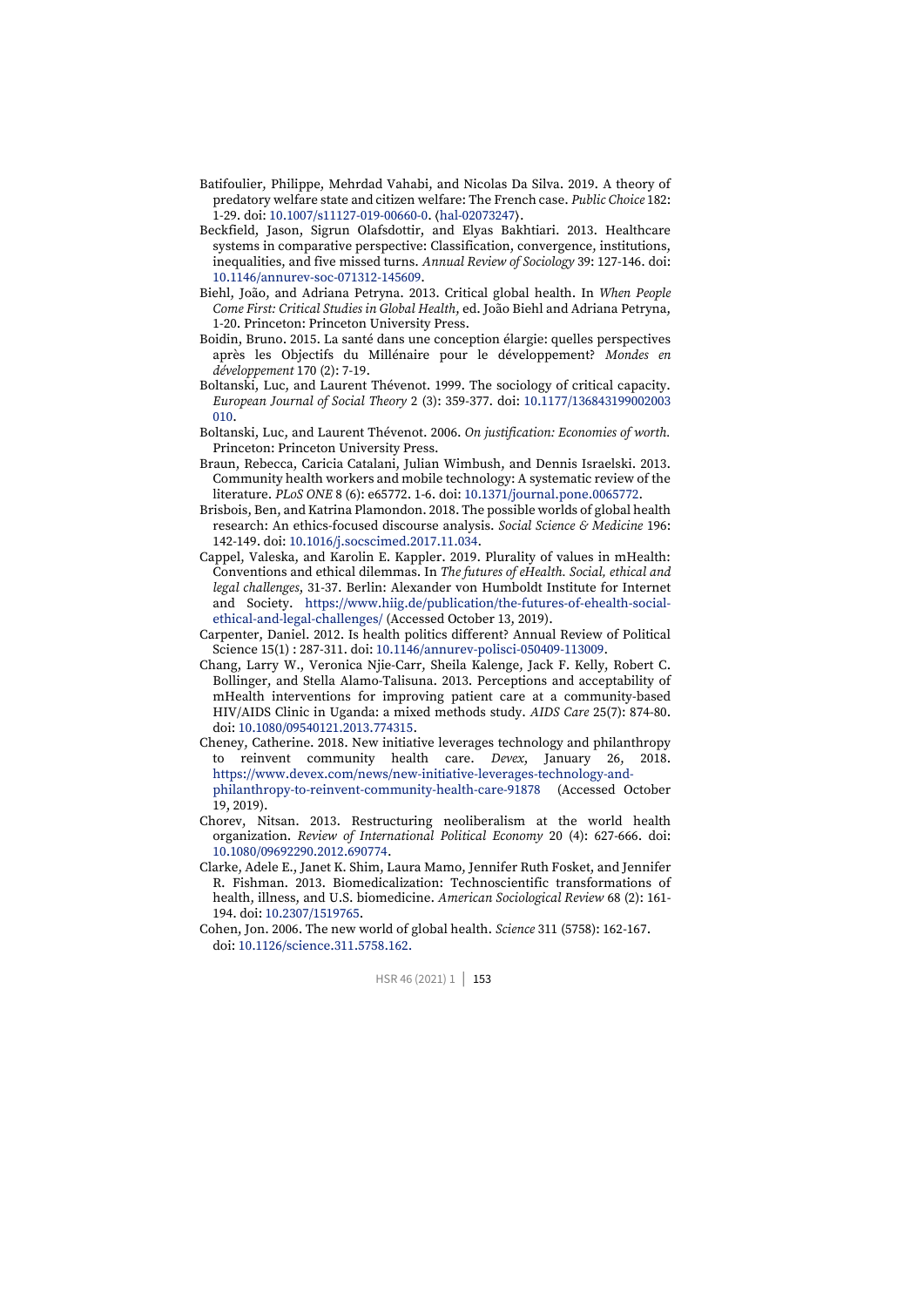- Crigler, Lauren, Kathleen Hill, Rebecca Furth, and Donna Bjerregaard. 2013. *Community health worker assessment and improvement matrix (CHW AIM): A toolkit for improving CHW programs and services.* Bethesda: USAID Health Care Improvement Project.
- Da Silva, Nicolas. 2018. L`Industrialisation de la médicine libérale. Une approche par l'écon-omie des conventiones. Management & Avenir Santé. *L'industrialisation de la santé* 1 (3): 13-30.
- Derenzi, Brian, Gaetano Borriello, Jonathan Jackson, Vikram S. Kumar, Tapan S. Parikh, Pushwaz Virk, and Neal Lesh. 2011. Mobile phone tools for field-based health care workers in low-income countries. *Mount Sinai Journal of Medicine* 78 (3): 406-418. doi[: 10.1002/msj.20256.](https://doi.org/10.1002/msj.20256)
- Diaz-Bone, Rainer, and Robert Salais. 2011. Economics of convention and the history of economies: Towards a transdisciplinary approach in economic history. *Historical Social Research* 36 (4): 7-39. doi[: 10.12759/hsr.36.2011.4.7-39.](https://doi.org/10.12759/hsr.36.2011.4.7-39)
- Diaz-Bone, Rainer. 2018. *Die "Economie des conventions". Grundlagen und Entwicklungen der neuen französischen Wirtschaftssoziologie.* 2nd ed. Wiesbaden: Springer VS.
- Elbe, Stefan. 2009. *Virus alert: Security, governmentality, and the AIDS pandemic*. New York: Columbia University Press.
- Elbe, Stefan. 2010. *Security and global health.* Cambridge: Polity Press.
- Farmer, Paul. 2003. *Pathologies of power: Health, human rights, and the new war on the poor*. Berkeley: California University Press.
- Fidler, David P. 2004. *SARS, governance and the globalization of disease*. Basingstoke: Palgrave Macmillan.
- Fidler, David P. 2005. From international sanitary conventions to global health security: The new International Health Regulations. *Chinese Journal of International Law* 4 (2), 325-392[. 10.1093/chinesejil/jmi029.](https://doi.org/10.1093/chinesejil/jmi029)
- George, Asha S., Rosemary Morgan, Elizabeth Larson, and Amnesty LeFevre. 2018. Gender dynamics in digital health: Overcoming blind spots and biases to seize opportunities and responsibilities for transformative health systems. *Journal of Public Health* 40 (suppl\_2): ii6-ii11. doi: [10.1093/pubmed/fdy180.](https://doi.org/10.1093/pubmed/fdy180)
- Gilmore, Brynne, and Eilish McAuliffe. 2013. Effectiveness of community health workers delivering preventive interventions for maternal and child health in low- and middle-income countries: A systematic review. *BMC Public Health* 13 (1): 847-861. doi[: 10.1186/1471-2458-13-847.](https://doi.org/10.1186/1471-2458-13-847)
- Hackett, Kristy M., Mina Kazemi, and Daniel W. Sellen. 2018. Keeping secrets in the cloud: Mobile phones, data security and privacy within the context of pregnancy and childbirth in Tanzania. *Social Science & Medicine* 211: 190-197. doi: [10.1016/j.socscimed.2018.06.014.](https://doi.org/10.1016/j.socscimed.2018.06.014)
- Hanrieder, Tine. 2016. Orders of worth and the moral conceptions of health in global politics. *International Theory* 8 (3): 390-421. doi[: rg/10.1017/S1752971916000099.](https://doi.org/rg/10.1017/S1752971916000099)
- Hanrieder, Tine. 2019. How do professions globalize? Lessons from the Global South in US medical education. *International Political Sociolog*y 13 (3): 269-314. doi: [10.1093/ips/olz010.](https://doi.org/10.1093/ips/olz010)
- Illich, Ivan. 1976. *Medical nemesis: The expropriation of health*, New York: Random House.
- Inoue, Keiko, and Gili S. Drori. 2006. The global institutionalization of health as a social concern: Organizational and discursive trends. *International Sociology* 21 (2), 199-219. doi[: 10.1177/0268580906061376.](https://doi.org/10.1177/0268580906061376)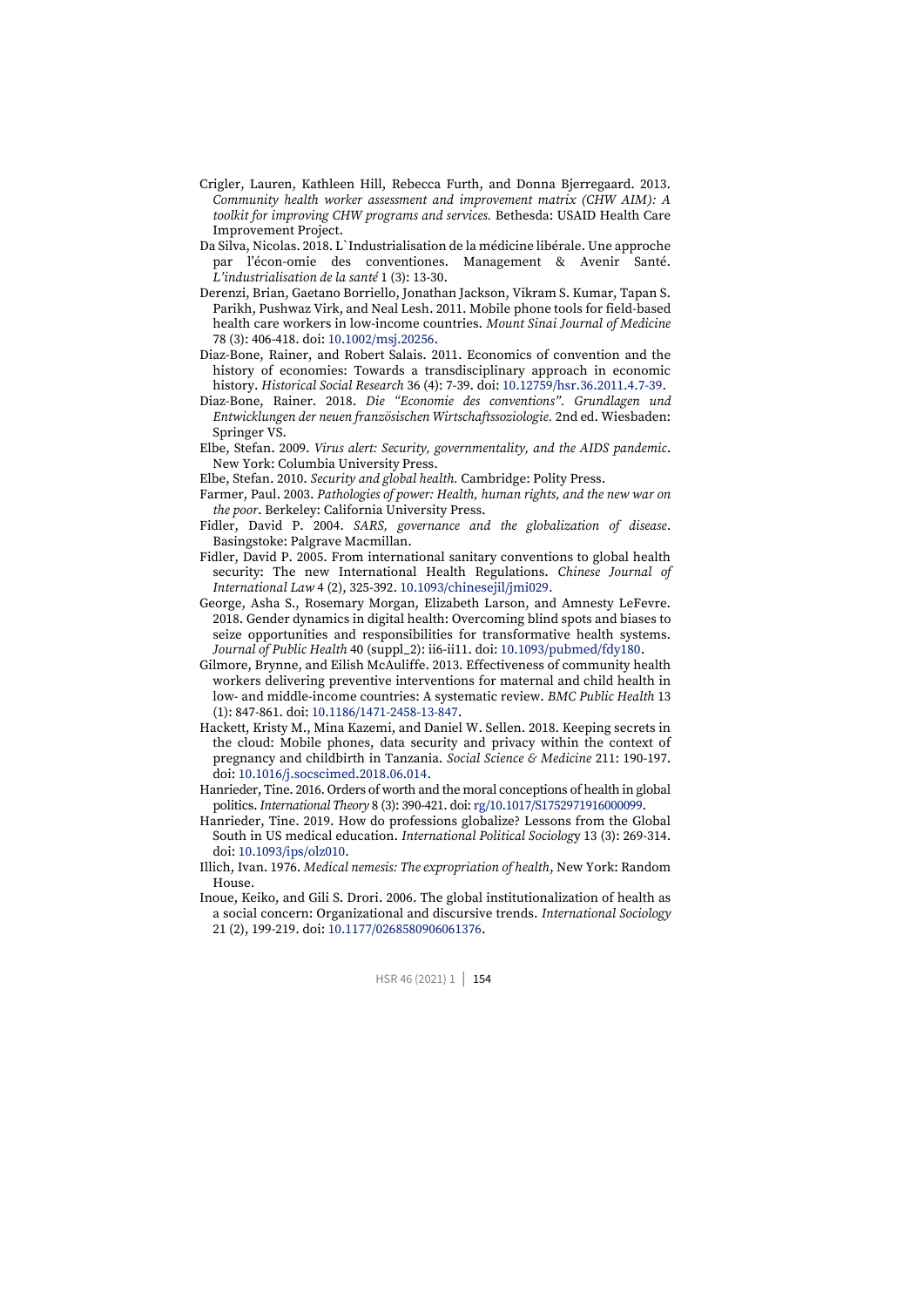- Jennings, Larissa, and Laina Gagliardi. 2013. Influence of mHealth interventions on gender relations in developing countries: A systematic literature review. *International Journal for Equity in Health* 12 (85). 1-10. doi: [10.1186/1475-9276-](https://doi.org/10.1186/1475-9276-12-85) [12-85.](https://doi.org/10.1186/1475-9276-12-85)
- Källander, Karin, James K. Tibenderana, Onome J. Akpogheneta, Daniel L. Strachan, Zelee Hill, Augustinus ten Asbroek, Lesong Conteh, Betty R. Kirkwood, and Sylvia R. Meek. 2013. Mobile health (mHealth) approaches and lessons for increased performance and retention of community health workers in low- and middle-income countries: A review. *Journal of Medical Internet Research* 15 (1): e17. 1-13. doi[: 10.2196/jmir.2130.](https://doi.org/10.2196/jmir.2130)
- Kangovi, Shreya, David Grande, and Chau Trinh-Shevrin. 2015. From rhetoric to reality: Community health workers in post-reform U.S. health care. *New England Journal of Medicine* 372 (24): 2277-2279. doi[: 10.1056/NEJMp1502569.](https://doi.org/10.1056/NEJMp1502569)
- Kangovi, Shreya, and David A. Asch. 2018. The community health worker boom. *NEJM Catalyst*, August 29, 2018. [https://catalyst.nejm.org/community-health](https://catalyst.nejm.org/community-health-workers-boom)[workers-boom](https://catalyst.nejm.org/community-health-workers-boom) (Accessed October 10, 2019).
- Kaphle, Sangya, Sharad Chaturvedi, Indrajit Chaudhuri, Ram Krishnan, and Neal Lesh. 2015. Adoption and usage of mHealth technology on quality and experience of care provided by frontline workers: Observations from rural India. *JMIR Mhealth Uhealth* 3 (2): e61. 1-20. doi[: 10.2196/mhealth.4047.](https://doi.org/10.2196/mhealth.4047)
- Kenny, Katherine E. 2015. The biopolitics of global health: Life and death in neoliberal time. *Journal of Sociology*, 51, 9-27[. doi: 10.1177/1440783314562313.](https://doi.org/10.1177%2F1440783314562313)
- Lakoff, Andrew. 2010. Two regimes of global health. *Humanity: An International Journal of Human Rights, Humanitarianism, and Development* 1 (1): 59-79. doi: [10.1353/hum.2010.0001.](https://doi.org/10.1353/hum.2010.0001)
- Lee, Kelley. 2003. *Health impacts of globalization: Towards global governance*. Basingstoke: Palgrave Macmillan.
- Lee, Kelley. 2009. *World health organisation*. London: Routledge.
- Lehmann, Uta, and David Sanders. 2007. *Community health workers: What do we know about them? The state of the evidence on programmes, activities, costs and impact on health outcomes of using community health workers*. Geneva: World Health Organization. 1-42.
- Medcalf, Alexander, and João Nunes. 2018. Visualising primary health care: World health organization representations of community health workers, 1970-1989. *Medical History* 62 (4): 401-24. doi[: 10.1017/mdh.2018.40.](https://dx.doi.org/10.1017%2Fmdh.2018.40)
- McInnes, Colin, and Simon Rushton. 2013. HIV/AIDS and securitization theory. *European Journal of International Relations* 19 (1): 115-138. doi: [10.1177/13540](https://doi.org/10.1177/1354066111425258) [66111425258.](https://doi.org/10.1177/1354066111425258)
- McInnes, Colin, Adam Kamradt-Scott, Kelley Lee, Anne Roemer-Mahler, Simon Rushton, and Owain Williams. 2014. Conclusion: The transformation of global health governance*.* In *The Tranformation of Global Health Governance,* ed*.* Colin McInnes, Adam Kamradt-Scott, Kelley Lee, Anne Roemer-Mahler, Simon Rushton, and Owain Williams, 95-113. London: Palgrave Pivot.
- Packard, Randall. 2016. *A history of global health: Interventions into the lives of other peoples*. Baltimore: Johns Hopkins University Press.
- Perry, Henry, and Rose Zulliger. 2012. *How effective are community health workers? An overview of current evidence with recommendations for strengthening community health worker programs to accelerate progress in achieving the healthrelated millennium development goals.* Baltimore: Johns Hopkins Bloomberg School of Public Health.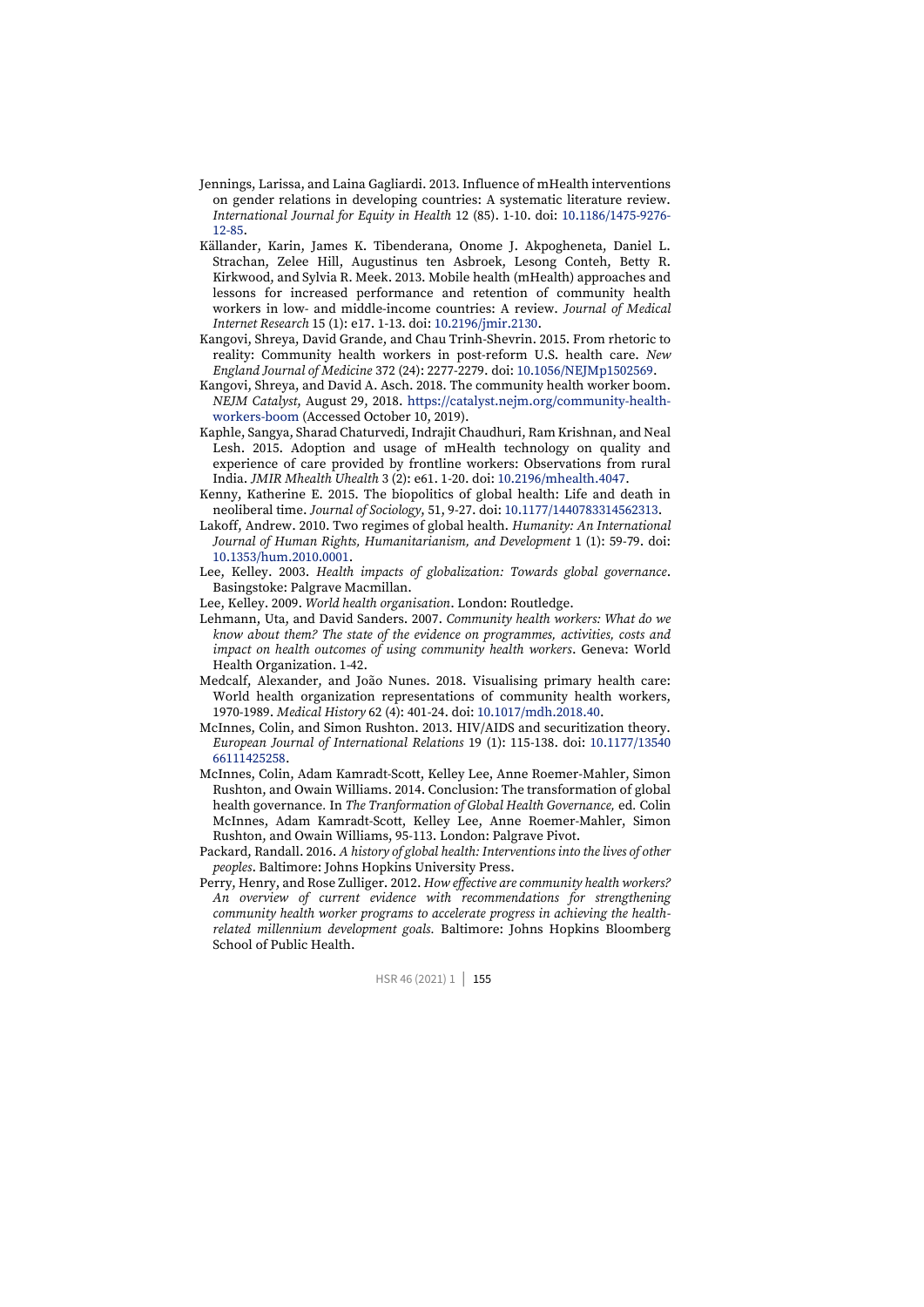- Perry, Henry B., Rose Zulliger, and Michael M. Rogers. 2014. Community health workers in low-, middle-, and high-income countries: An overview of their history, recent evolution, and current effectiveness. *Annual Review of Public Health* 35: 399-421. doi[: 10.1146/annurev-publhealth-032013-182354.](https://doi.org/10.1146/annurev-publhealth-032013-182354)
- Pinto, Andrew D., Anne E. Birn, and Ross E.G. Upshur. 2013. The context of global health ethics. In *An introduction to global health ethics*, ed. Andrew D. Pinto and Ross E.G. Upshur, 3-15. London: Routledge.
- Reubi, David. 2016. Of neoliberalism and global health: Human capital, market failure and sin/social taxes. *Critical Public Health* 26 (5): 481-486. doi: [10.1080/09581596.2016.1196288.](https://doi.org/10.1080/09581596.2016.1196288)
- Roemer-Mahler, Anne, and Stefan Elbe. 2016. The race for ebola drugs: Pharmaceuticals, security and global health governance. *Third World Quarterly* 37 (3): 487-506. doi[: 10.1080/01436597.2015.1111136.](https://doi.org/10.1080/01436597.2015.1111136)
- Sinha, Chaitali, and Anne-Marie Schryer-Roy. 2018. Digital health, gender and health equity: Invisible imperatives. *Journal of Public Health* 40 (suppl\_2): ii1 ii5. doi[: 10.1093/pubmed/fdy171.](https://doi.org/10.1093/pubmed/fdy171)
- Sridhar, Devi L. 2008. *The battle against hunger. Choice, Circumstance, and the World Bank.* Oxford: Oxford University Press.
- Tomlinson, Mark, Mary J. Rotheram-Borus, Tanya Doherty, Dallas Swendeman, Alexander C. Tsai, Petrida Ijumba, Ingrid Le Roux, Debra Jackson, Jackie Stewart, and Andi Friedman. 2013. Value of a mobile information system to improve quality of care by community health workers. *South African Journal of Information Management* 15 (1). 1-17. doi[: 10.4102/sajim.v15i1.528.](https://doi.org/10.4102/sajim.v15i1.528)
- UNDP. 2018. *What Does It Mean To Leave No One Behind? A UNPD Discussion Paper and Framework for Implementation*. United Nations Development Programme. [https://www.undp.org/content/undp/en/home/librarypage/poverty](https://www.undp.org/content/undp/en/home/librarypage/poverty-reduction/what-does-it-mean-to-leave-no-one-behind-.html)[reduction/what-does-it-mean-to-leave-no-one-behind-.html](https://www.undp.org/content/undp/en/home/librarypage/poverty-reduction/what-does-it-mean-to-leave-no-one-behind-.html) (Accessed October 14, 2019).
- Weir, Lorna, and Eric Mykhalovskiy. 2010. *Global public health vigilance: Creating a world on alert*. New York: Routledge.
- WHO. 1946 [2002]. Constitution of the World Health Organization. 1946. *Bulletin of the World Health Organization* 80 (12): 983-984. Geneva: World Health Organization. <https://apps.who.int/iris/handle/10665/268688> (Accessed October 11, 2019).
- WHO. 2016. *Global diffusion of eHealth: Making universal health coverage achievable.*  Report of the third global survey on eHealth. Geneva: World Health Organization.
- WHO. 2018. *WHO Guideline on health policy and system support to optimize community health worker programmes.* Geneva: World Health Organization.
- WHO Commission on Macroeconomics and Health and World Health Organization. 2001. *Macroeconomics and health: Investing in health for economic development: Report of the Commission on Macroeconomics and Health.* Geneva: World Health Organization. <https://apps.who.int/iris/handle/10665/42463> (Accessed October 10, 2019).
- WHO Regional Office for Africa. 2017. *Leave no one behind: Strengthening health systems for UHC and the SDGs in Africa.* Brazzaville: Regional Office for Africa. [https://www.afro.who.int/publications/leave-no-one-behind-strengthening](https://www.afro.who.int/publications/leave-no-one-behind-strengthening-health-systems-uhc-and-sdgs-africa)[health-systems-uhc-and-sdgs-africa](https://www.afro.who.int/publications/leave-no-one-behind-strengthening-health-systems-uhc-and-sdgs-africa) (Accessed October 11, 2019).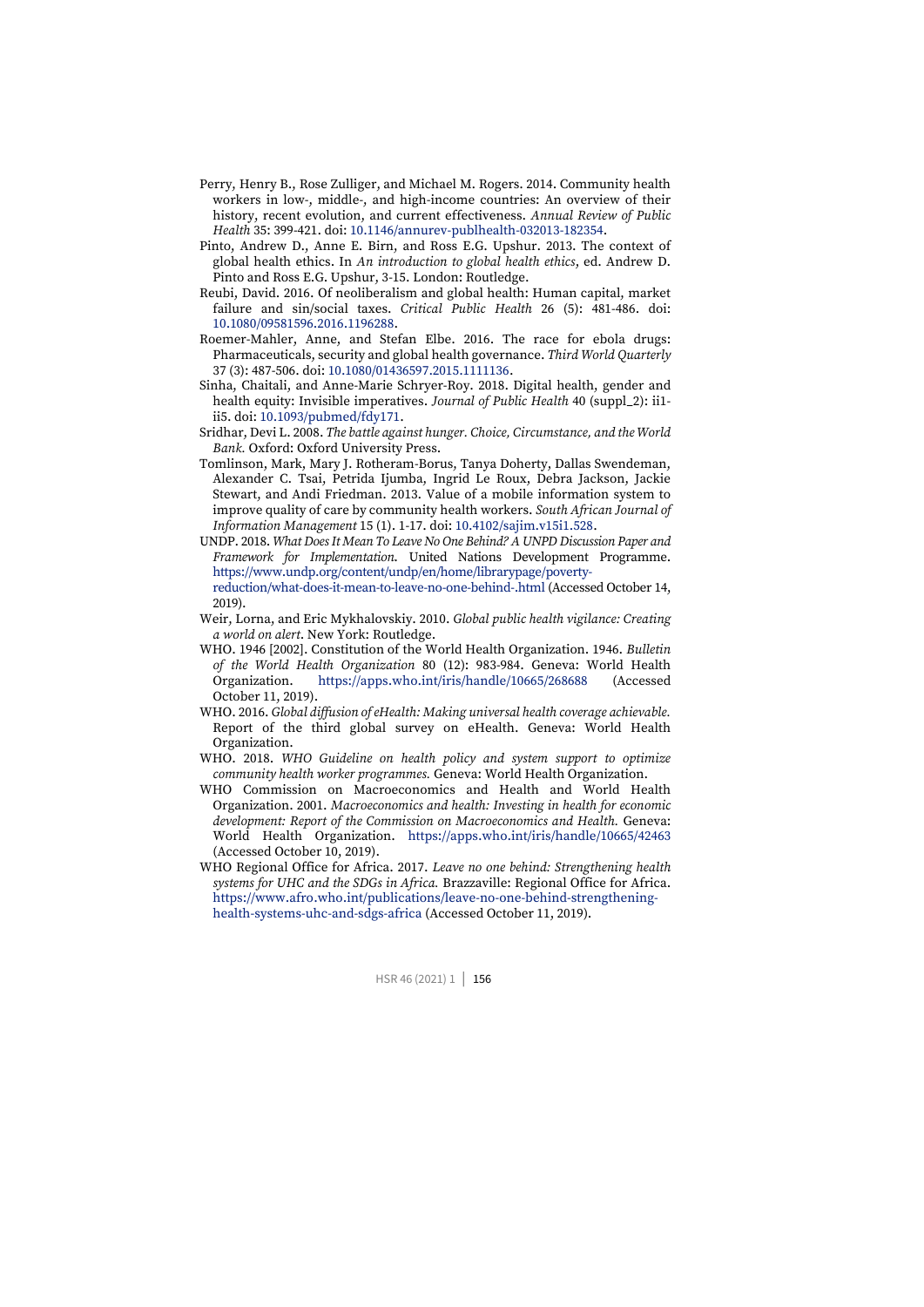World Bank. 1993. *World Development Report 1993: Investing in health*. New York: Oxford University Press. [https://openknowledge.worldbank.org/handle/](https://openknowledge.worldbank.org/handle/10986/5976) [10986/5976](https://openknowledge.worldbank.org/handle/10986/5976) (Accessed October 10, 2019).

# Appendix: Methodology of Content Analysis of Academic Literature about the Use of mHealth Tools for CHWs in the Global South

In order to explore the values of mHealth tools for CHWs in the Global South, an electronic literature search was applied on the October 4, 2018, in two databases: OVID-Medline and OVID-Embase. Truncations, wildcards, Boolean operators, and Medical Subjects Heading (MeSH) were employed to search through these databases. The grey literature search was done by searching in a key Internet-based database in the October 2, 2018: www.mhealthevidence.org. <sup>8</sup> The following search strategy, terms, and corresponding MeSH terms were applied for OVID/EBSCOhost databases:

(e?health OR m?health OR Telemedicine OR mobile application OR mobile communication OR Computers, Handheld OR Cell Phone OR Text Messaging OR Smartphone\$ OR Social media) AND (Community Health Worker OR promotora\* OR Lay health advisor\* OR link worker\*).

For the grey literature search: mhealth, mobile communication, mobile technology, smart phone, social media, and community health worker.

#### Sample Criteria

The sample criteria included literature which explicitly mentions the effects of mHealth tools used by CHWs. First, the definition of CHWs used for the study was in accordance to the WHO's definition:

community health workers should be members of the communities where they work, should be selected by the communities, should be answerable to the communities for their activities, should be supported by the health system but not necessarily a part of its organization, and have shorter training than professional workers. (Lehmann and Sanders 2007, 2)

Second, the sample only included peer-reviewed journals, given that the aim of the research was to analyze scholarly discourse in the medical and global health field.

<sup>8</sup> As of March 2021, this page no longer exists. However, it can be found via web.archive.org at <https://web.archive.org/web/20180602094441/https:/www.mhealthevidence.org/> (Accessed March 2, 2021).



Zacher, Mark W., and Tanja J. Keefe. 2008. *The politics of global health governance: United by contagion*. New York: Palgrave Macmillan.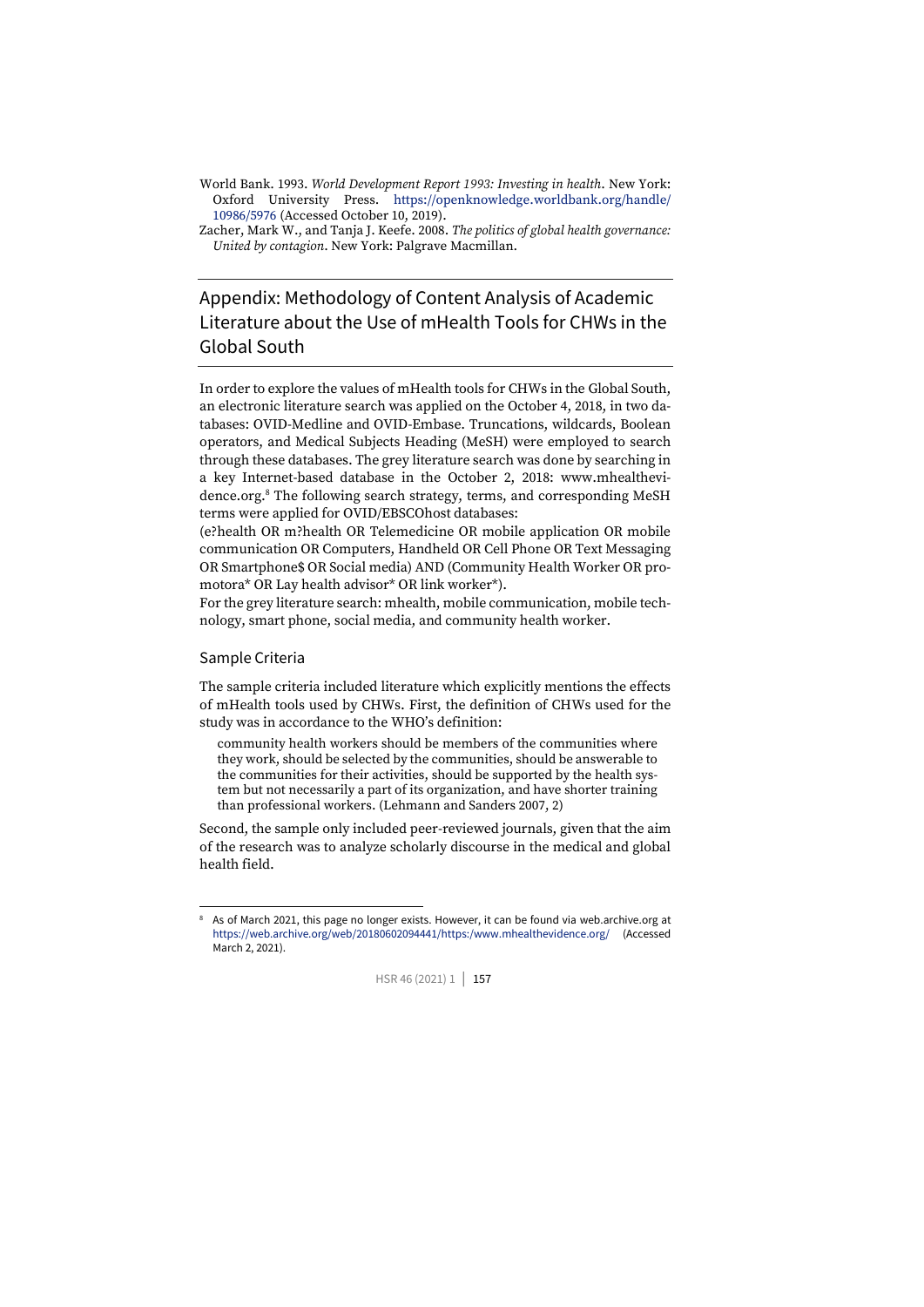The sample excluded studies using interventions based on the use of fixedline Internet or standard telephone lines, as well as interventions labelled "mobile" that did not involve cell phones, for example mobile clinics. Also excluded were protocols of RCT and protocols of systematic reviews, because they did not contain any results. Finally, studies executed in developed countries were excluded from the database, as the focus of this thesis is on the Global South, emerging from transnational and post-colonial studies and refers to "developing countries" (Parnell and Oldfield 2014).

#### Data Collection

All results yielded by the electronic search (n=848) were imported into a reference manager (EndNote X8). The title and abstracts of the articles were read by a single reviewer and all duplicates were removed. Following initial screening based on the content according to the inclusion and exclusion criteria, 43 articles were kept. All papers that could be accessed were downloaded for full reading. The final selection included 20 articles. Among the 23 remaining articles, 2 were not included due to language, 14 were inaccessible, and 7 were not relevant to the topic. Figure A shows a PRISMA search flowchart summarizing the selection process (Moher et al. 2015; Liberati et al. 2009).





HSR 46 (2021) 1 | 158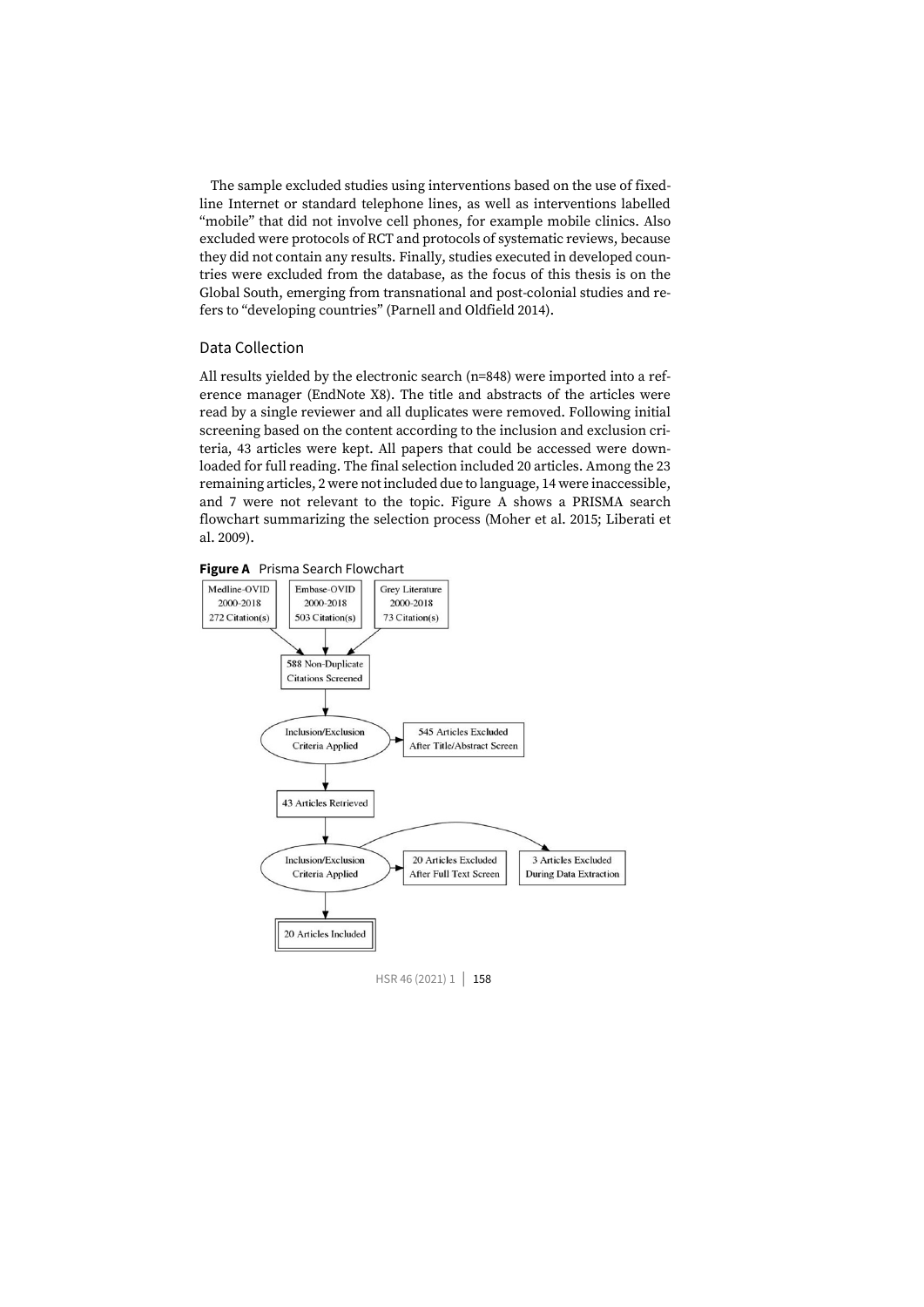#### Data Analysis

The method of analysis was based on a deductive-inductive approach. The creation of codes emerged from the raw data (Neuendorf 2002) and were based the theoretical framework. The unit of analysis was the entirety of each article and the dataset was coded using MAXQDA2018 (version 18, by VERBI GmbH). One researcher (EM) coded the database and held regular meetings to review codes with the second researcher (TH) and discuss possible discrepancies until consensus was reached. The codebook was created after reading seven papers which represent approximately 30 % of the database due to saturation of the data. The final codebook was applied to the entire dataset by the first participant; the second participant was consulted during the entire process.

#### References

- Howitt, Peter, Ara Darzi, Guang-Zhong Yang, Hutan Ashrafian, Rifat Atun, James Barlow, Alex Blakemore, Anthony MJ Bull, Josip Car, and Lesong Conteh. 2012. Technologies for global health. *The Lancet* 380 (9840): 507-535. doi: [10.1016/S0140-6736\(12\)61127-1.](https://doi.org/10.1016/S0140-6736(12)61127-1)
- Lehmann, Uta, and David Sanders. 2007. *Community health workers: What do we know about them? The state of the evidence on programmes, activities, costs and impact on health outcomes of using community health workers*. Geneva: World Health Organization.
- Liberati, Alessandro, Douglas G Altman, Jennifer Tetzlaff, Cynthia Mulrow, Peter C Gøtzsche, John PA Ioannidis, Mike Clarke, Pl J Devereaux, Jos Kleijnen, and David Moher. 2009. The PRISMA statement for reporting systematic reviews and meta-analyses of studies that evaluate health care interventions: explanation and elaboration. *PLoS medicine* 6 (7): e1000100. 1-28. doi: [10.1371/journal.pmed.1000100.](https://doi.org/10.1371/journal.pmed.1000100)
- Mayring, Philipp. 2000. Qualitative content analysis. *Forum: Qualitative social Research / Forum Qualitative Sozialforschung* 1 (2): Art. 20. 1-7. doi[: 10.17169/fqs-](http://dx.doi.org/10.17169/fqs-1.2.1089)[1.2.1089.](http://dx.doi.org/10.17169/fqs-1.2.1089)
- Moher, David, Larissa Shamseer, Mike Clarke, Davina Ghersi, Alessandro Liberati, Mark Petticrew, Paul Shekelle, and Lesley A. Stewart. 2015. Preferred reporting items for systematic review and meta-analysis protocols (PRISMA-P) 2015 statement. *Systematic Reviews* 4 (1):1. 1-9. doi[: 10.1186/2046-4053-4-1.](https://doi.org/10.1186/2046-4053-4-1)
- Neuendorf, Kimberly A. 2002. *The content analysis guidebook*. Thousand Oaks: SAGE Publications.
- Parnell, Susan, and Sophie Oldfield. 2014. *The Routledge handbook on cities of the global south*. London: Routledge.